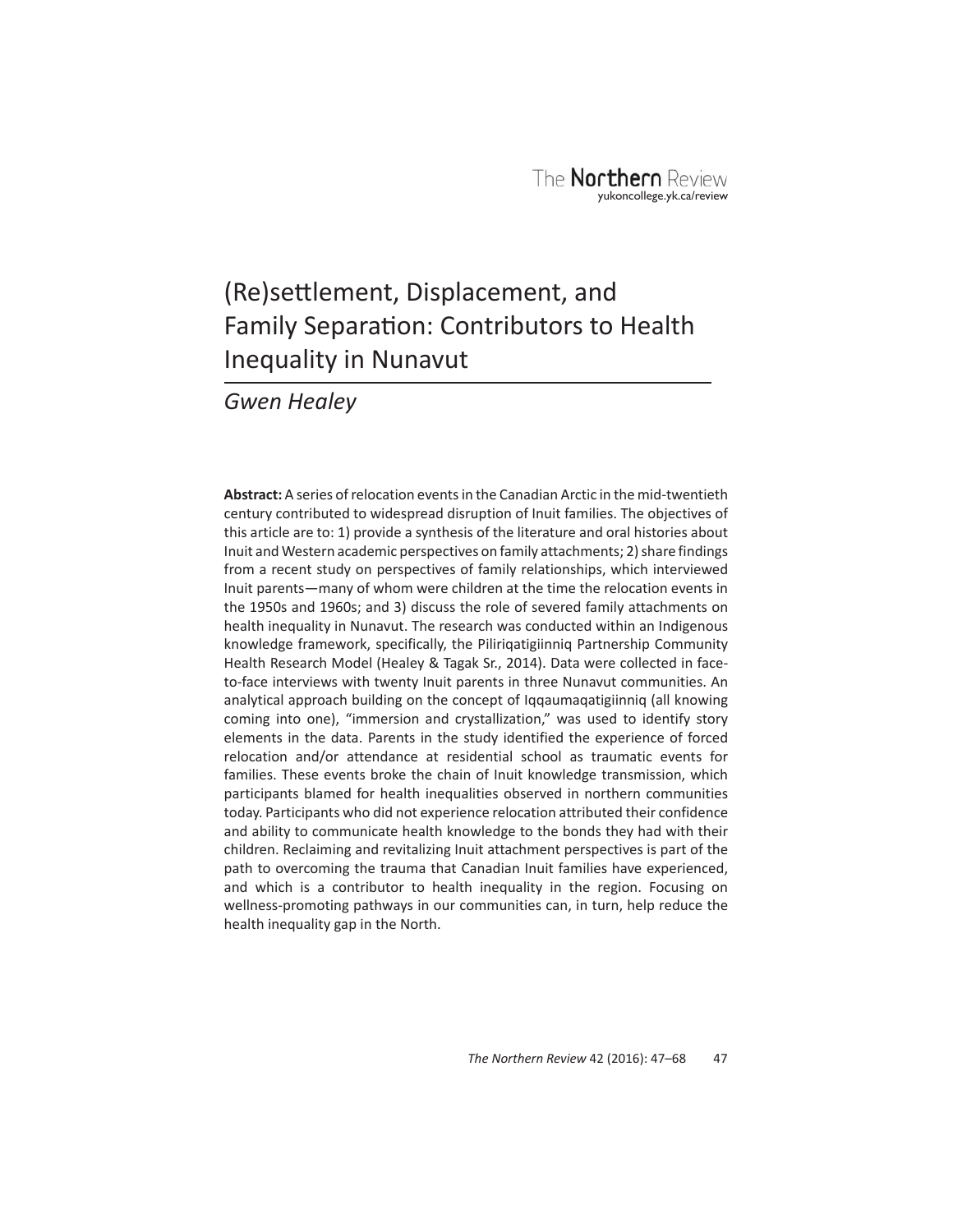## **Introduction**

Inuit society is relational, founded on a system of kinship relations (NCCAH, 2011; NCI & QIA, 2011; Pudlat, 2011; QIA, 2012; Tagalik, 2011). These relations form the basis of a unique attachment philosophy compared to Western academic attachment theory. A series of relocation events in the Canadian Arctic in the mid-twentieth century led to widespread disruption of Inuit families. Relocation events included a formal, federal government-led settlement initiative, mandated attendance of children at residential schools, and medical evacuation for tuberculosis epidemics (INAC, 1996b; King, 2006; QIA, 2010; Sandiford Grygier, 1994). As a result, many Canadian Inuit families were dispersed and separated during this period of time. Today, intergenerational effects stemming from these events persist, and Arctic communities in Nunavut report some of the highest rates of suicide in the world. The mental health and wellness of the population has been an ongoing concern among governments and non-government agencies for several decades (Alianait Inuit-Specific Mental Wellness Task Group, 2007; CCHS, 2003; Chandler & Lalonde, 1998; Group, 2002; Hicks, 2007; Kral, 2003).

When parents were separated from their children during the settlement and separation events, the development of family attachments was disrupted, threatening the foundation of Inuit kinship society, and ways of knowing, language, and knowledge communication. The objectives of this paper are to: 1) review and synthesize literature and oral histories about Inuit perspectives on the development of family attachments; 2) share perspectives of Inuit parents (many of whom were children at the time of the relocation events in the 1950s and 1960s) from a study on family relationships; and 3) discuss the implications of severed family attachments in Arctic communities.

#### **Background**

Inuit are the Indigenous inhabitants of the North American Arctic, and the Inuit homeland stretches from the Bering Strait to East Greenland, a distance of over 6,000 kilometres. Inuit live in Russia, Alaska, Greenland, and the Canadian Arctic, and share a common cultural heritage, language, and genetic ancestry. Before contact, small groups of families travelled together to different camps and hunting grounds. In the Qikiqtaaluk<sup>1</sup> region of the Canadian Arctic alone, for example, Inuit lived in small, kinship-based groups in over 100 locations throughout the region (QIA, 2012). During the 1920s, 1930s, and 1940s, tuberculosis and influenza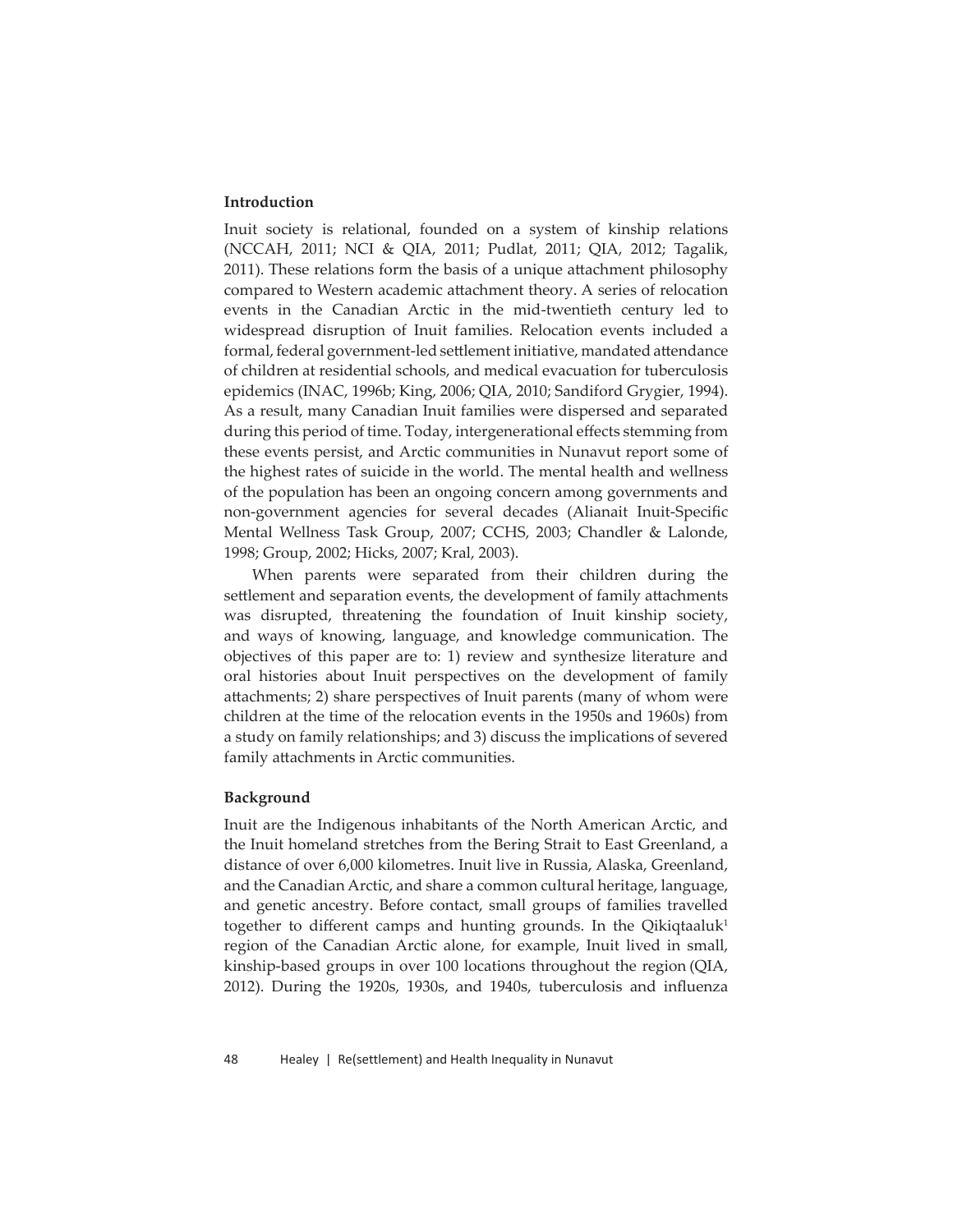ravaged Canadian Inuit populations (ITK, 2005; Sandiford Grygier, 1994; Waldram, Herring, & Young, 2007), and many of the same illnesses continue to present in high numbers in northern communities. That time is well-recognized in Nunavut as marking the beginning of a significant cultural shift for Canadian Inuit from a nomadic, subsistence lifestyle to working and living in communities year-round. The process of relocation to communities, which originally began as a response by Inuit to the presence of traders, explorers, and missionaries, took new form with the systematic efforts of the Canadian government in the 1950s to resettle Canada's North. The Report of the Royal Commission on Aboriginal Peoples (1996) reports that in these years government administrators were concerned and came to see the North as being in a state of crisis that required immediate attention (INAC, 1996a). The response was to implement resettlement programs in the Eastern Arctic in an effort to: 1) protect Canada's sovereignty after the Second World War; 2) facilitate the opening of trading posts by the Hudson's Bay Company; and 3) police, educate, and provide health care for remote populations (INAC, 1996a; Kirmayer, Brass, & Tait, 2000). As a result, Inuit were relocated to southern Canada to cut relief costs and to provide medical treatment for the tuberculosis epidemics; to remote High Arctic regions to maintain sovereignty and support the economic initiatives of the Hudson's Bay Company; and into settlements to facilitate the provision of supplies, education, and medical care. Increased attention was also directed to reports of Inuit starvation as the number of caribou across the North declined and/or migration patterns changed, particularly in the Kivalliq region of central Nunavut (Tester & Kulchyski, 1994).

In approximately the same time period in the 1950s and 1960s, the federal government implemented a policy to remove Inuit children from their families and require them to attend residential school. For some communities, up to three generations of Inuit children were sent away from their families to attend day schools in larger communities (Pauktuutit, 2007). Some children were sent much farther away than the nearest settlement, to residential schools in Churchill, Chesterfield Inlet, Yellowknife, Inuvik, and Iqaluit. Others were sent to live with *Qallunaat2* families in southern cities, such as Ottawa, Edmonton, and Halifax. This caused great anguish for both parents and children (QIA, 2012). Residential schools for Inuit continued to open into the 1960s, and by 1963, 3,997 Inuit children were attending these schools (King, 2006). In June 1964, 75% of Inuit children and youth aged between six and fifteen were enrolled in the schools. These students are the parents and grandparents, uncles and aunts, of today.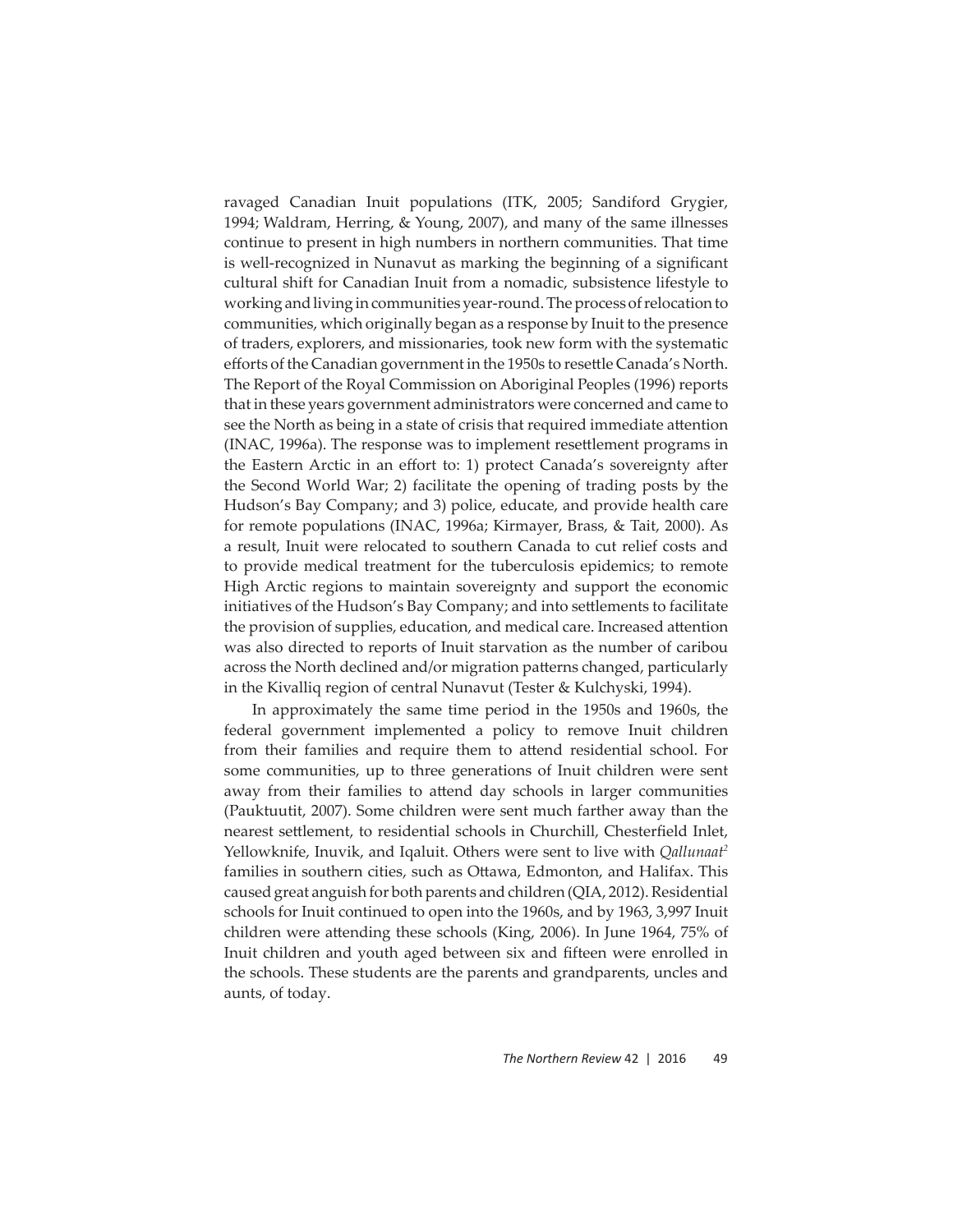This series of events dispersed Inuit families across a vast landscape. The cultural shift that Inuit experienced during this time period threatened the very foundation of Inuit society, knowledge, and ways of knowing. The significantly life-altering movement of Inuit to either southern, High Arctic, or settlement-based locations had an impact on the development of att achments, as well as on the transmission of critical communal knowledge embedded in Inuit kinship society.

# **Kinship, Relational Knowledge, and Inuit and Western Perspectives on Att achment**

Inuit, as with many Indigenous peoples, hold a philosophical view of the world that is relational (Healey & Tagak Sr., 2014; Kovach, 2009; McGrath, 2011; Wilson, 2008). A relational epistemology draws our attention to relational forms of knowing. This differs from the common Western practice of focusing on individual descriptions of knowing (Thayer-Bacon, 2003). In a relational epistemology, knowing is informed by the multiple connections that knowers have with other beings and the environment; by participating in events; and by observing nature such as the birds, animals, rivers, and mountains (Deloria, 1995). Wilson (2008) and Getty (2010) highlight a perspective where knowledge comes from the people's histories, stories, observations of the environment, visions, and spiritual insights. Knowing is something that is socially constructed by people who have relationships and connections with each other, the living and the non-living, and the environment (Chilisa, 2012). Relation building is an essential aspect of everyday life experience for Indigenous communities (Kovach, 2009, 2010; Wilson, 2008).

From a relational knowledge and Inuit epistemological perspective, kinship is the foundation of Inuit social organization (Briggs, Ekho, & Ottokie, 2000; Kral, Idlout, Minore, Dyck, & Kirmayer, 2011; McGrath, 2011). Inuit kinship extends beyond familial affiliation to other nonbiological affiliations including adoption, friendship, marriage or partnership, and namesake (Bennet & Rowley, 2004; Emdal-Navne, 2008; Haviland, Prins, McBride, & Walrath, 2010; Nuttall, 1992). In one of the few oral histories of Nunavut that shares the voices of Inuit elders, it is said that Inuit believe that three essential parts make a human: body, soul, and name (Bennet & Rowley, 2004). Kinship and naming are critical aspects of the development of a human being from an Inuit perspective (Bennet & Rowley, 2004; Emdal-Navne, 2008; Nuttall, 1992). A nameless child, for example, is not fully human; giving a child a name, whether before or after birth, makes a child whole (Bennet & Rowley, 2004). Inuit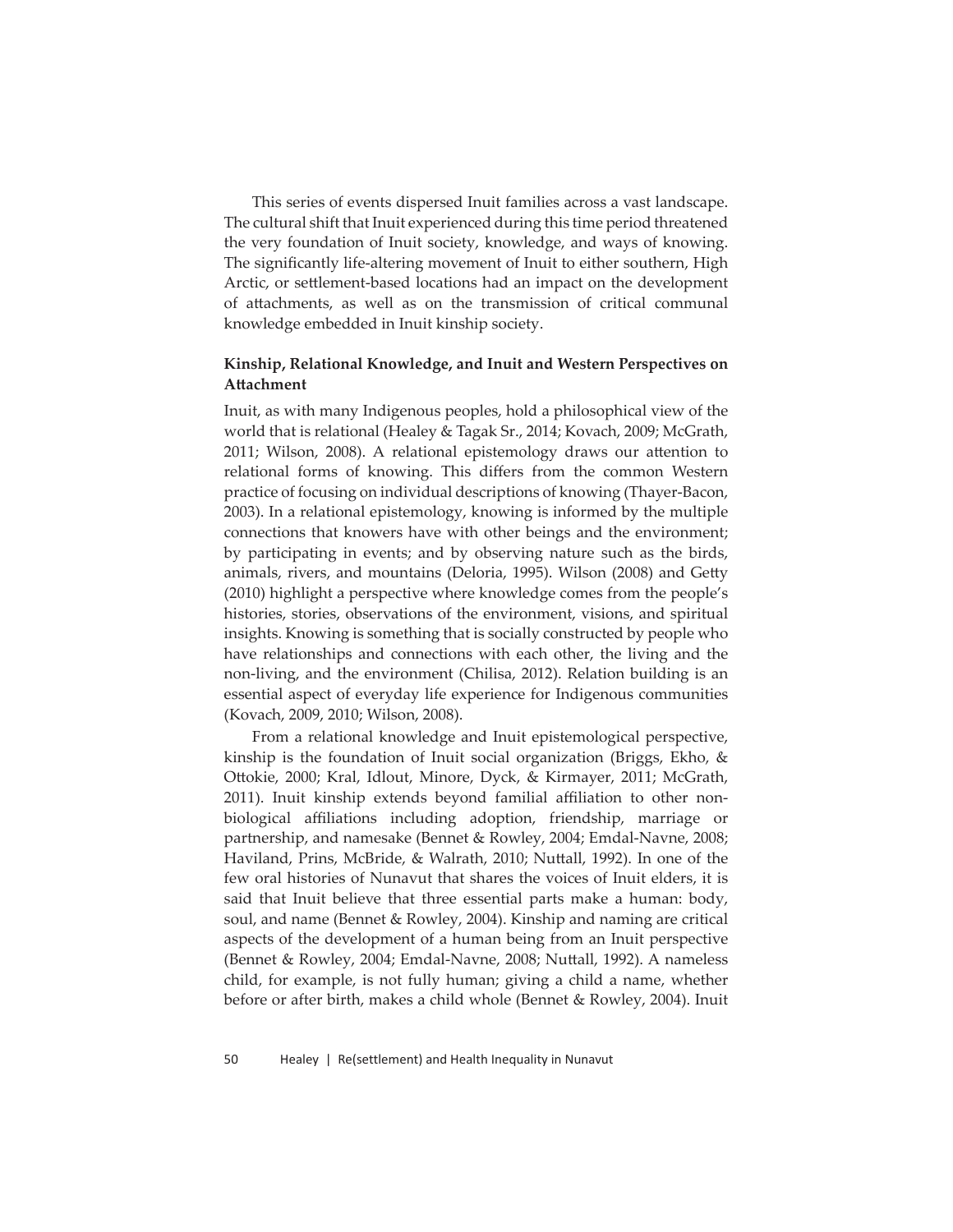did not have family surnames before the arrival of Western practices. Instead, each person's single name linked him or her to a deceased relative or family friend, and the spirit of the deceased person lived on in the child (Bennet & Rowley, 2004). Often children carry traits of their namesake or *avrainnuk*,<sup>3</sup> such as hunting or sewing skills, and are protected by the name-soul connection (Bennet & Rowley, 2004; Nuttall, 1992; Tagalik, 2011). The relationship between the child and the family of the namesake strengthened family bonds and created extended family kinship, which would support a child throughout life. The name bestowed upon a child was the first step to establish a community around an individual beyond the immediate family and provided connections to, and opportunities to develop attachments with others (Bennet & Rowley, 2004; Nuttall, 1992; Tagalik, 2011). In the case of the custom adoption of a child, for example, a child would have kinship bonds to their birth family, their adopted family, and the family of their namesake.

Inuit elders have spoken passionately and eloquently about the ties of kinship that united families (QIA, 2010). Each person within a kinship group was valued for his or her contribution to the group's well-being and success. Excellence was highly respected, whether it was in hunting, problem solving, leadership, or sewing (Bennet & Rowley, 2004; Briggs et al., 2000; EAC, 2010; J. Karetak, 2013; NCI & QIA, 2011; QIA, 2010; Tagalik, 2011). At the same time, a tradition of humility dictated that gifted individuals should not boast or otherwise demonstrate pride (EAC, 2010; Kalluak, 2010; Tagalik, 2011). Although conflicts were inevitable, they were minimized or resolved as quickly as possible, since they had the potential to put the survival of the kinship group at risk (QIA, 2010).

If kinship relations are the lines that connect people to one another, attachments are the loving and supportive bonds that hold them together over the life course. The theory of attachment originated in the psychology literature to explain both attachment behaviour and enduring attachments that children and adults make to others (Bowlby, 1969). Attachment behaviour is viewed by Bowlby (1982a) as any form of behaviour that results in a person attaining or maintaining proximity to some other clearly identified individual who is perceived to be better able to cope with the world. The cross-cultural applicability of attachment theory as proposed by Bowlby (1969) has been debated in the literature, and the need for an att achment model that is based on Indigenous values has been noted (Bowlby, 1982a; Cowan, 1997; Rothbaum, Weisz, Pott, Miyake, & Morelli, 2000; Yeo, 2003). In this section, two Inuit attachment perspectives, which articulate Inuit values related to family bonds and kinship relations, are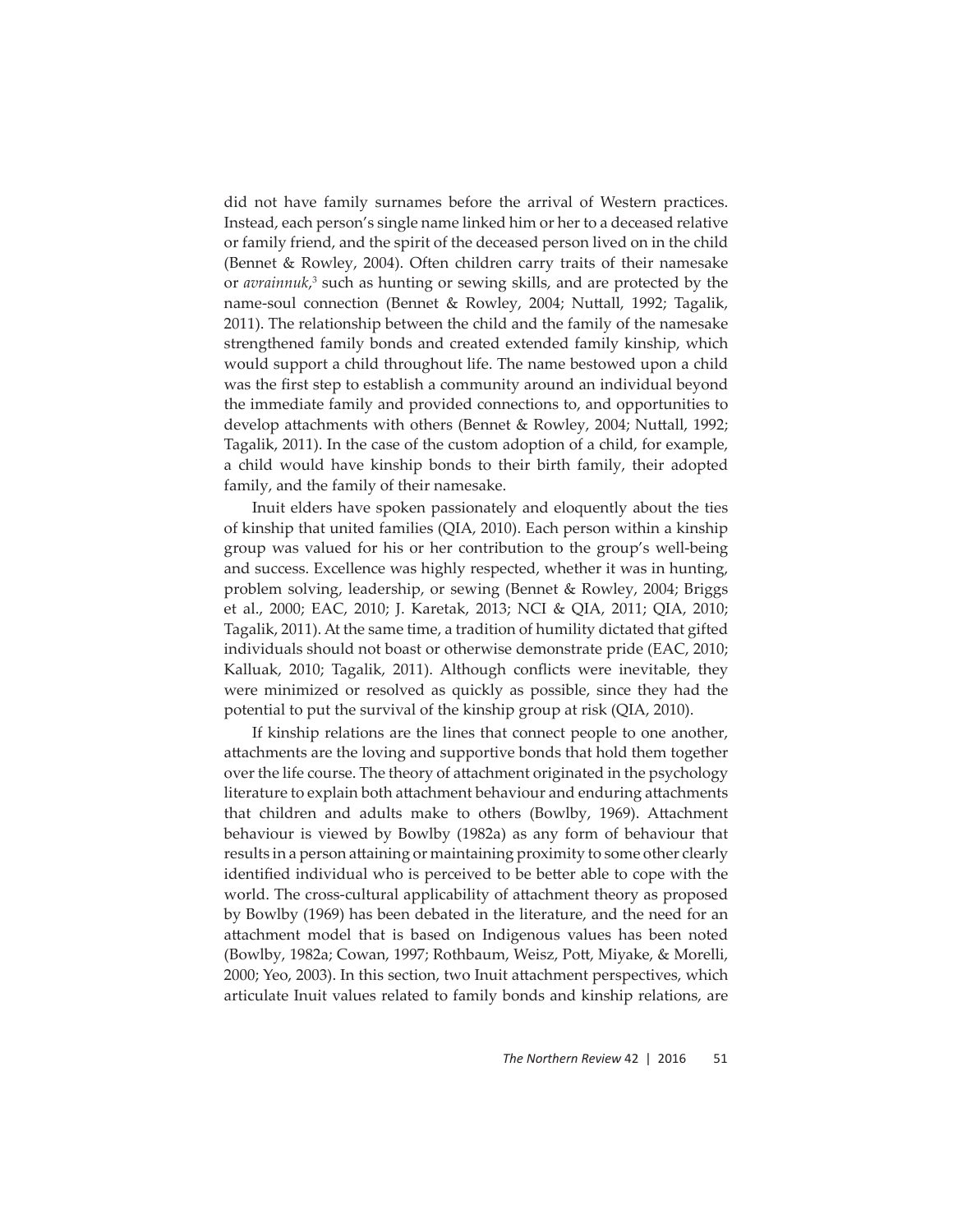shared alongside similar concepts from attachment theory: 1) the *puuq* (pouch) and 2) the *Mannik, Ujaraq, Inuk* (Egg, Rock, Able Person).

Briggs (1995) has stated that in traditional Inuit camps, attachments governed social life. In Inuktitut, the word *inunnguiniq* is used to describe the "creation of an able person." In a discussion about the concept of inunnguiniq, family relationships and child rearing from an Inuit perspective, Elders in Nunavut have described a puuq, a pouch, which metaphorically hangs around a child's neck (EAC, 2010; Tagalik, 2011). As a child grows and develops, the puuq must be filled with positive articles such as good words, values, love, safety, support, skills, practice, understanding, and knowledge (EAC, 2010; Kalluak, 2010; Tagalik, 2011). These values and tools contribute to the formation of the child's personality and equip the child with the skills and support they need to engage in positive relationships with others and cope successfully in life, whether it be in times of celebration, or through hardship or illness. Parents, caregivers, and extended family kin make positive contributions to the child's life and the puuq by developing relationships, showing affection, caregiving, teaching, and supporting the child (Kalluak, 2010; Tagalik, 2011). When a child experiences neglect, anger, hurt, abuse, or mistrust, the puuq remains empty; thus, the child is not a whole person and, consequently, not able to develop trusting relationships or cope well with life events (Tagalik, 2011).

This perspective from Inuit Elders parallels concepts in the Western academic theory of attachment (Bowlby, 1969). The knowledge that an attachment figure is available and responsive provides a strong and pervasive feeling of security, and so encourages the person to value and continue the relationship (Bowlby, 1982b). Attachment behaviour can be observed throughout the life cycle (Bowlby, 1982b). Since it is seen in virtually all human beings (though in varying patterns), it is regarded as an integral part of human nature (Bowlby, 1982a). Attachment research places significant importance on the caregiver-child relationship (Bowlby, 1982a). The Inuit attachment perspective is extended beyond the caregiverchild relationship to the extended family-caregiver-child relationship(s) through kinship, the naming tradition, and the collective commitment and expectation to fill a child's puuq (J. Karetak, 2013; Tagalik, 2011).

Attachment research separates children into categories of attachment. The "securely attached" child/person comes to see themself as worthy of others' attention and sees others as trustworthy and responsive (Bowlby, 1982b). In contrast, the "insecurely attached" child/person displays disorganized attachment patterns and comes to see themself as unworthy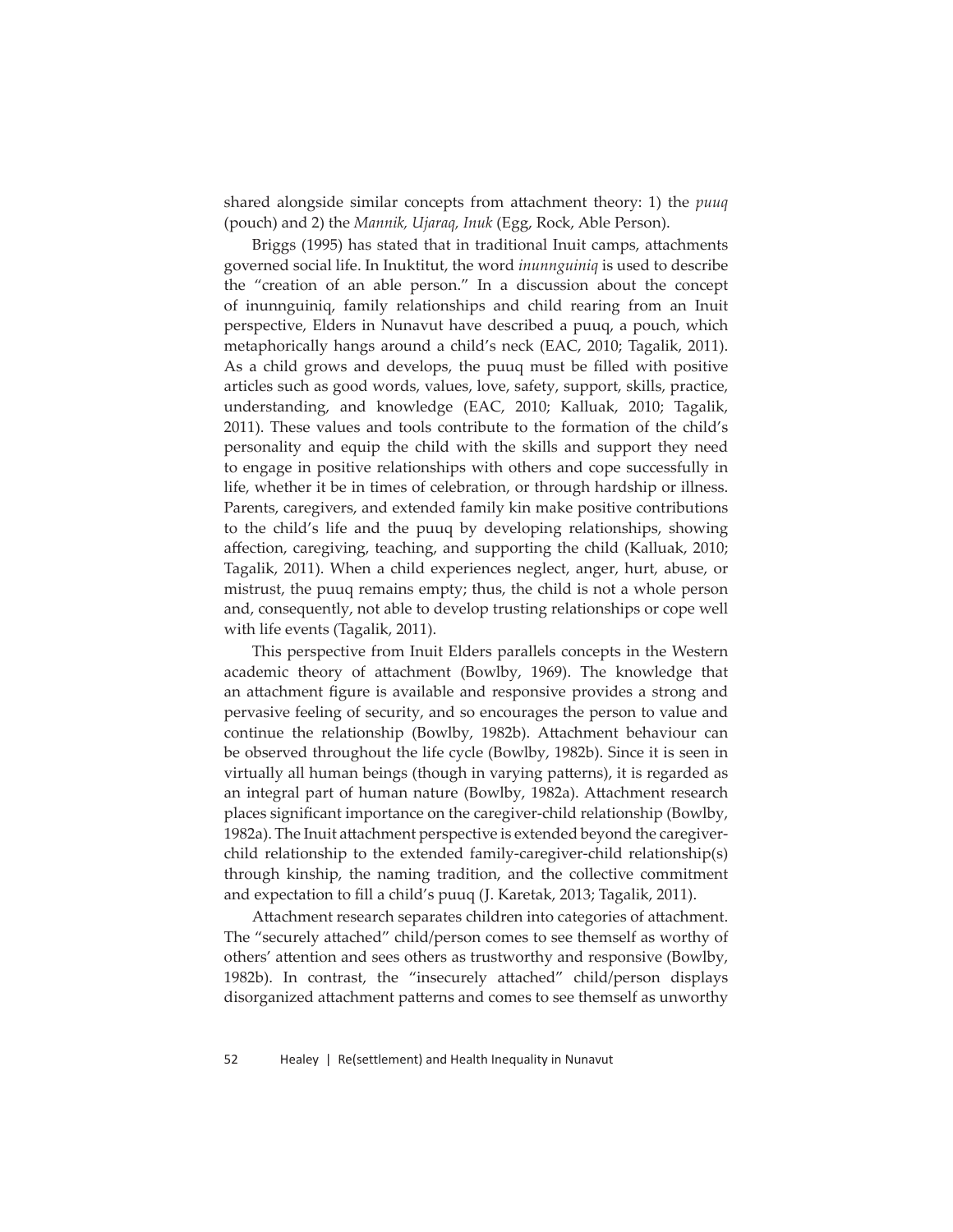of others' attention and sees others as unworthy, non-responsive, and perhaps even abusive (Ainsworth, 1989; Alexander, 1992). Similarly, a second Inuit attachment perspective is explained in a story shared by Rhoda Karetak of Arviat, Nunavut, in which she discusses the Mannik, Ujaraq, Inuk (Egg, Rock, Able Person). She shared this story in the context of describing the Inuit concept of *pilimmaksarniq*, the Inuktitut term for the concept of learning skills through practice, effort, and action in relation to child rearing, childhood development, and relationships with others in the community (R. Karetak, 2011). In her story, Rhoda described a child that is like a "fragile egg" who was treated very gently, always careful to never crack the egg, and was protected at all times. This person is not able to cope with hardships later in adulthood. She also described a child that is like a "hard rock," who became shocked or stunned when they were scolded or traumatized. After enduring repeated scolding or abuse, the child became "hardened" to it and unaffected or unemotional, and this person may become dangerous. Lastly, Rhoda described the "able person" who was created from a childhood environment of patience, love, teaching, training, and understanding. In Rhoda's story, the "fragile egg" and the "hard rock" can be seen to be analogous to the insecure forms of att achment and the "able person" is analogous to the secure form of attachment.

## **When Relations or Att achments are Disrupted**

Disrupted attachments in infancy or childhood can have lifelong implications in adulthood (Bowlby, 1969, 1982a; Overbeek, Stattin, Vermulst, Ha, & Engels, 2007; Scheeringa & Zeanah, 2001; Schreiber & Lyddon, 1998; Segal, 2001; Tavkar & Hansen, 2011). Overbeek et al. (2007) found, in a longitudinal cohort study of 212 individuals, that negative parent-child bonds were related to low-quality partner relationships and dissatisfaction with life in adulthood. Without intervention, the children continued to express disorganized attachment patterns when they reach adulthood. Furthermore, attachment research has demonstrated that when an adult has a history of disrupted attachments and/or abuse, their children also express disorganized attachment patterns, as well (Lyons-Ruth & Block, 1996; Scheeringa & Zeanah, 2001). The implication of disrupted attachments in a relational society, such as Inuit society, is significant not only because of the impact of the severing of family bonds, but because the sharing of knowledge, customs, and practices is dependent on relationships between people (McGrath, 2011). Inuit knowledge is communicated through action and explanation. There was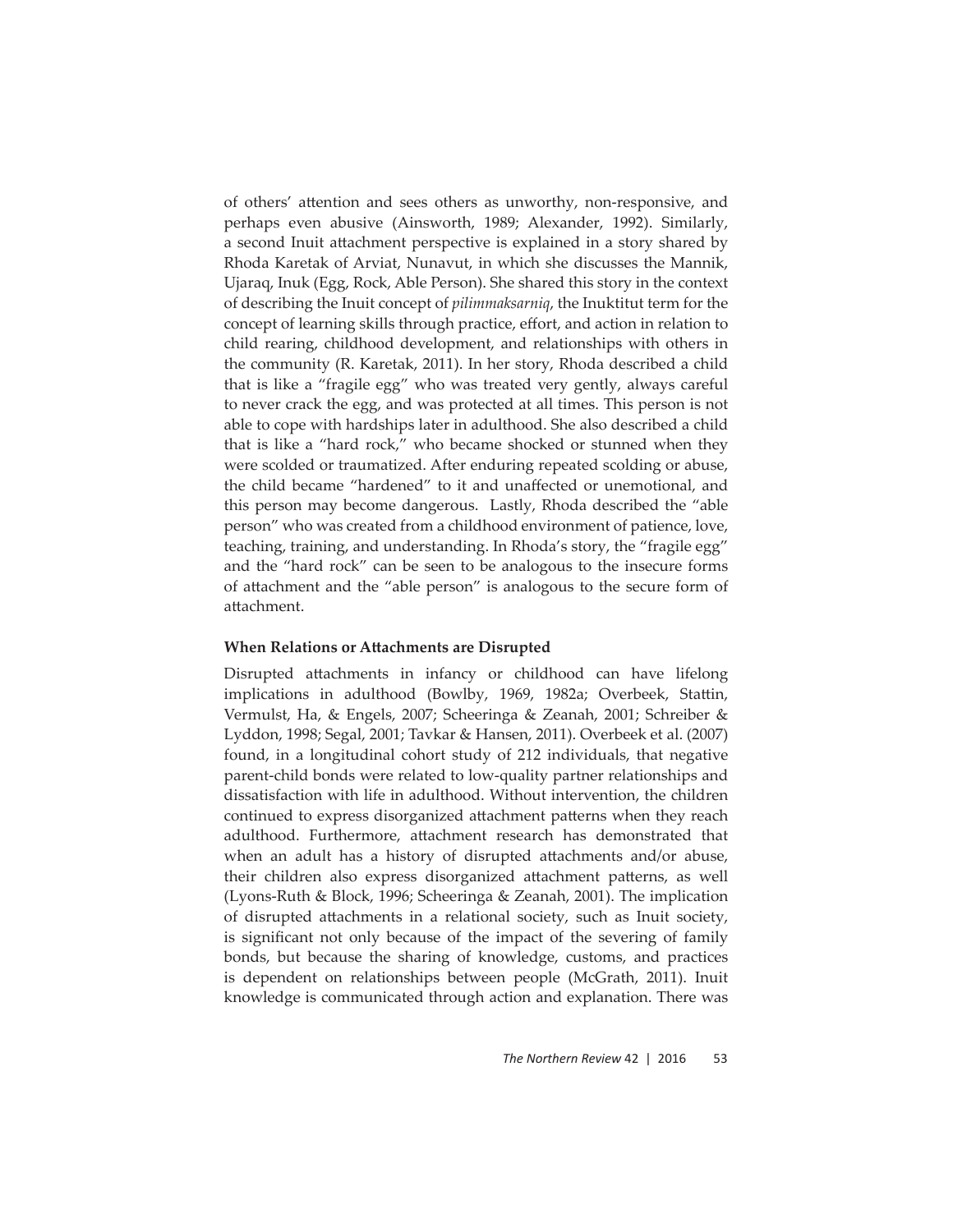no written Inuit language until efforts were made by Moravian Brethren missionaries to write Inuktitut in the late-nineteenth century (Harper, 1983). The transfer of knowledge, histories, and skills from one generation to the next was entirely dependent upon Inuit oral history and learning from others (Ajunnginiq, 2006; Kral, 2003; Mancini Billson & Mancini, 2007; NCI & QIA, 2011; QIA, 2010; Tester & McNicoll, 2004). When families became separated during relocation into settlements, when children were taken from their parents and placed into residential schools, and when individuals were sent away for medical care and never returned to their families (INAC, 1996a, 1996b; QIA, 2010; Sandiford Grygier, 1994; Tester & Kulchyski, 1994), the bonds between parents and children were severed, along with the transfer of Inuit knowledge (INAC, 1996b; Kral et al., 2011; Kral & Minore, 1999; QIA, 2010). Changes to family structure have been identified in previous research as a key factor in social problems and resulting health inequalities experienced in northern communities (Arnakak, 2006; G. Healey, 2014b; INAC, 1996a; Kral et al., 2011).

#### **Method**

Indigenous knowledge models emphasize the importance of story and metaphor in narrative research (Healey & Tagak Sr., 2014; Kovach, 2009; Wilson, 2008). This research was conducted using an Indigenous knowledge model with a focus on Inuit ways of knowing, specifically, the Piliriqatigiinniq Partnership Community Health Research Model (Healey & Tagak Sr., 2014). The model highlights five Inuit concepts that informed the research approach: *Piliriqatigiinniq* (the concept of working together for the common good), *Pittiarniq* (the concept of being good or kind), *Inuuqatigiittiarniq* (the concept of being respectful of others), *Unikkaaqatigiinniq* (the philosophy of storytelling and/or the power and meaning of story), and *Iqqaumaqatigiinniq* (the concept that ideas or thoughts may come into "one"). The researcher was born and raised in Iqaluit, Nunavut, is a life-long community member, and has a deep appreciation and respect for the knowledge, people, and places of the North.

To provide a present-day account of family and generational perspectives on the topic of health, relocation, displacement, and relationships, data were collected in twenty face-to-face interviews in three Nunavut communities with Inuit parents who had at least one teenage son or daughter between the age of 13 and 19 years. Of the parents who volunteered to be interviewed for this study, three were fathers and seventeen were mothers. Nineteen of twenty participants did not complete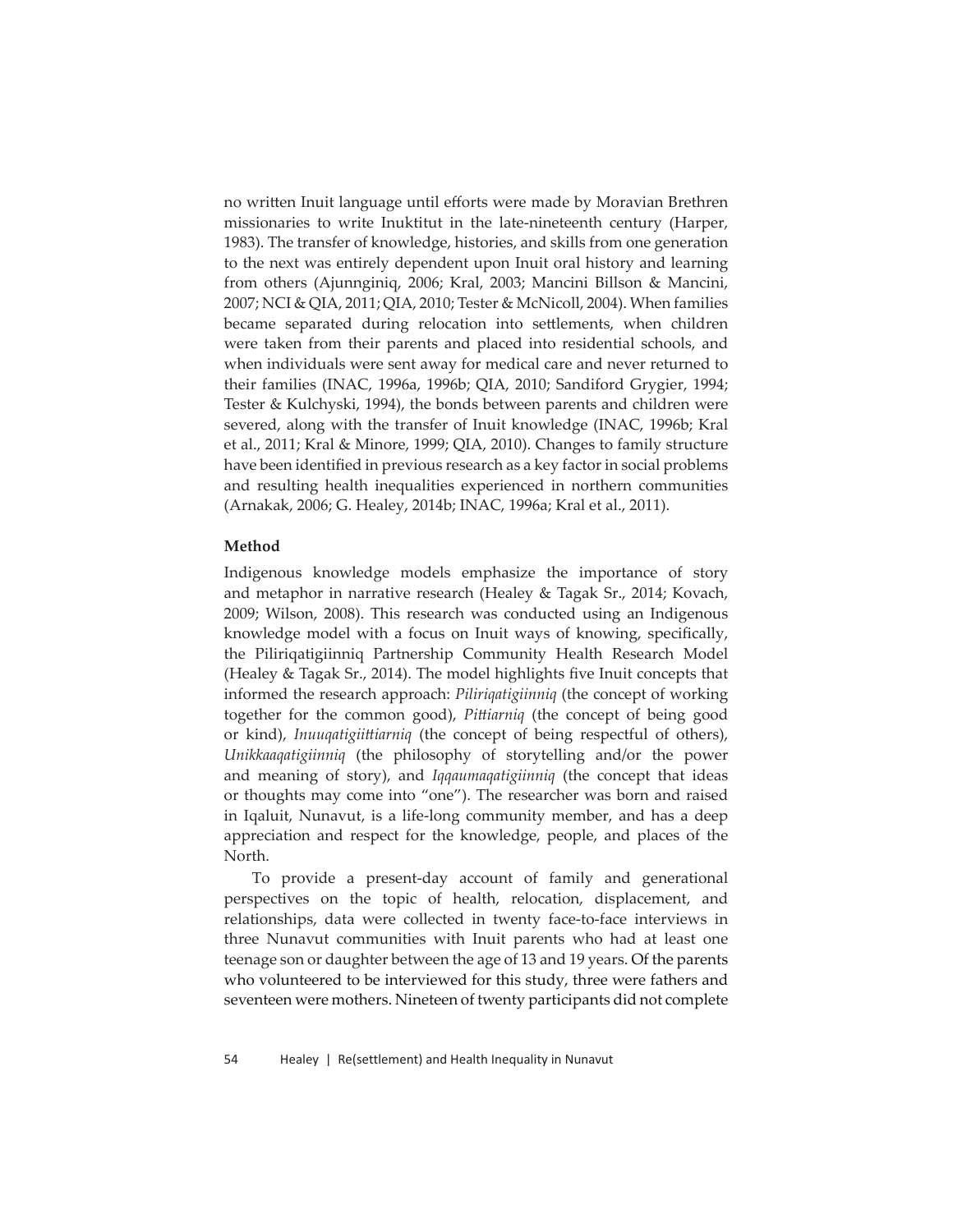high school. Eleven were employed in part-time, seasonal, or casual work, three were unemployed, and six were employed full-time. The narratives focused on multiple perspectives, and generational differences, and provided an opportunity for reflection on their own parenting and family experiences. Interviews were conducted in a comfortable setting chosen by the participant, recorded with permission, and transcribed verbatim. All questions were asked in English, and participants responded primarily in English. In the cases where they responded in Inuktitut, the author provided the translation and verified the translation with a person experienced in Inuktitut language translation. Participants were asked open-ended questions about their experiences discussing health and relationships with their children, and they were invited to tell stories about their families and share experiences from their own upbringing. Data were analyzed through a process of immersion and crystallization (Borkan, 1999) which, from the perspective of the researcher, is a process that is analogous to the Inuit concept of Iqqaumaqatigiinniq, "all knowing coming into one." Through a process of listening to interviews, reading and re-reading transcripts and stories, and comparing to the original research question, themes crystalized in the data. A rigorous, respectful, and mindful process was followed for the data analysis, which included the comparison of findings to the known literature on the topic (Creswell, 2013); reflexivity and bracketing of researcher perspectives before and during the study (Mays & Pope, 2000; Meadows, Verdi, & Crabtree, 2003); an iterative data collection and analysis process (Morse, Barrett, Mayan, Olson,  $\&$  Spiers, 2002); and discussion of findings with a subgroup of participants and community advisors (Morse et al., 2002).

In navigating Indigenous and Western approaches to answering questions for this study, it is important to reflect on how narratives from an oral-based tradition are re-told and preserved in a text-based knowledge system, such as a manuscript. The intonation, gesture, and emotional qualities can be lost, and the reader can miss out on the interpretative, interactive, and relational aspects inherent in the person's story. The stories below are presented in a way that was true to the research model (Piliriqatigiinniq), and to the storytellers (Unikkaqatigiinniq), and in a way that was true to the analytical process (Iqqaumaqatigiiniq). The data are presented as segments of stories told by the participants, along with explanation and contextual information. The sensitive nature of the topic means that preserving the identity and privacy of the speaker is of utmost importance. Large segments of dialogue were not included where the participant made reference to people or events that would identify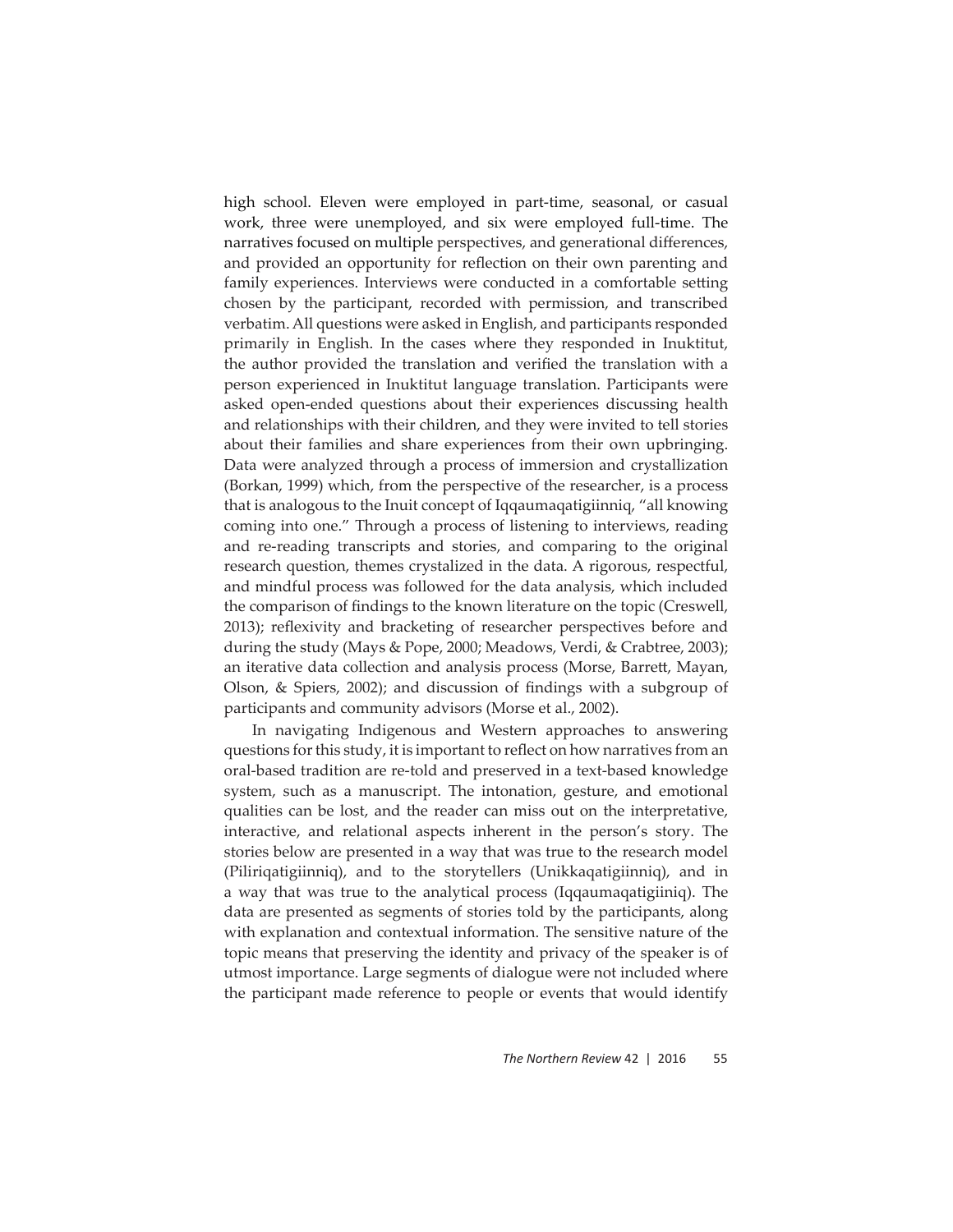families. In the presentation of the findings, the words are kept intact as much as possible without revealing the identity of the speaker.

## **Findings**

#### *Inuit Parent Perspectives on Family Relationships*

Participants interviewed for this study shared personal stories of positive and negative family relationships. Some participants shared personal experiences of trauma and separation, and discussed the impact of these events on their family life.

One mother, who did not attend residential school and was not separated from her family, shared her personal story of childhood relationships with Elders. She emphasized the role of family bonds in discussing health, as well as personal safety, with her own children today:

> My mother, she really got me scared one time because she really didn't want me to get pregnant because I was too young. So back then when we learned it—I really used to listen to what the elders said or my father said or what my mother said. And we always used to try to listen to them very much, so we really, really, really tried to listen to them and try to do whatever they told us to do. Because we had to listen to our parents. … I talk to [my children a lot]. They really understand me and it's a good thing they listen to me and my husband. [My husband] he talks [with them] a lot because [he] really loves the kids … Mostly today just when I'm looking out the window watching the water, watching the birds flying around on the wind or just looking at it—just feeling about it—I think today maybe the younger ones are looking at those who are older now … We, parents, now—if we say to our children we really love them, we have to explain what is good or what is not good … So that they understand ... And these other parents talk with their kids and they're understanding and trying to listen to them and make them more safer … they're not being injured by someone. Because they're looking after themselves. (Mother)

This parent described a direct link between family bonds, positive learning experiences with parents and Elders, and the role of these experiences in her discussions about health and emotional and physical safety with her children. This participant described a loving relationship between parents and children, which translated into a communication pathway for important health knowledge. In the previous quote and in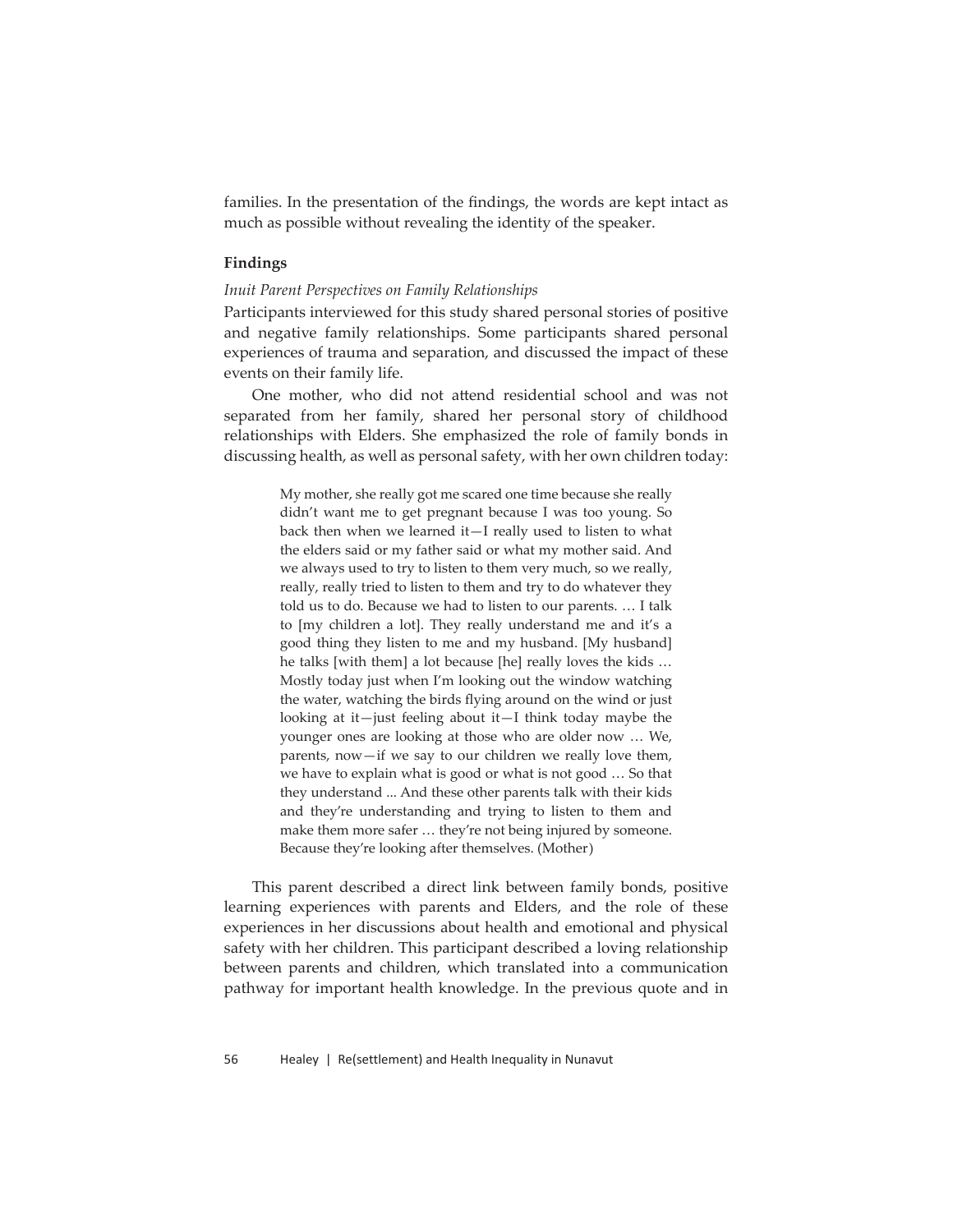the quote that follows, parents also commented on the ways in which children today emulate both positive and negative behaviours displayed by their parents. This was discussed in the context of mental health and wellness in the community.

> I'm just an Inuk—I'm just a person. … [And] because we're human beings, we, people, follow what our parents used to do. We follow them. For example, like I'm a mother of my teenage children. I'm a mother. [What] if I try to kill myself with a knife ... [What if ] I would maybe try to pretend to try to kill myself with a knife or I try to choke myself … For example, [if] I try to commit suicide … and kill myself and one of my kids would try the same thing … Like me, like that … They copy their parents. Or for example, if I met up with someone and making babies and all that and children are … watching me [my actions] … they will do the same thing as me. Same thing. Generation to generation. So, they will always copy their parents. My grandparents got it from their parents; my parents got it from grandparents. I got it from my parents. My kids get it from me. I'm just thinking. They do what we show them [teach them]. (Mother)

This participant emphasized how knowledge and behaviours are transmitted from one generation to the next, and made note of the type of negative behaviours parents have modelled for their children in her community today, such as suicide attempts. This parent and other participants believed that such behaviours had a direct impact on decision making among the youth members of the community; for example, seeking love and security from a romantic relationship (when not available from parents), or the decision to have a child as a teenage single parent. This perspective contributes to the notion that the children of adults who display disorganized attachment may also develop disorganized attachments, as well (Lyons-Ruth & Block, 1996; Main & Hesse, 1990; Scheeringa & Zeanah, 2001).

For the parents in this study, the experiences of family separation during the residential school and settlement era were traumatic. Most of the participants described childhood memories in which their families had been forced to move to a community, or were forced to send them to residential school, or felt abandoned when a family member was evacuated for medical treatment. In the two quotes that follow, parents reflected on how communication previously took place in families, and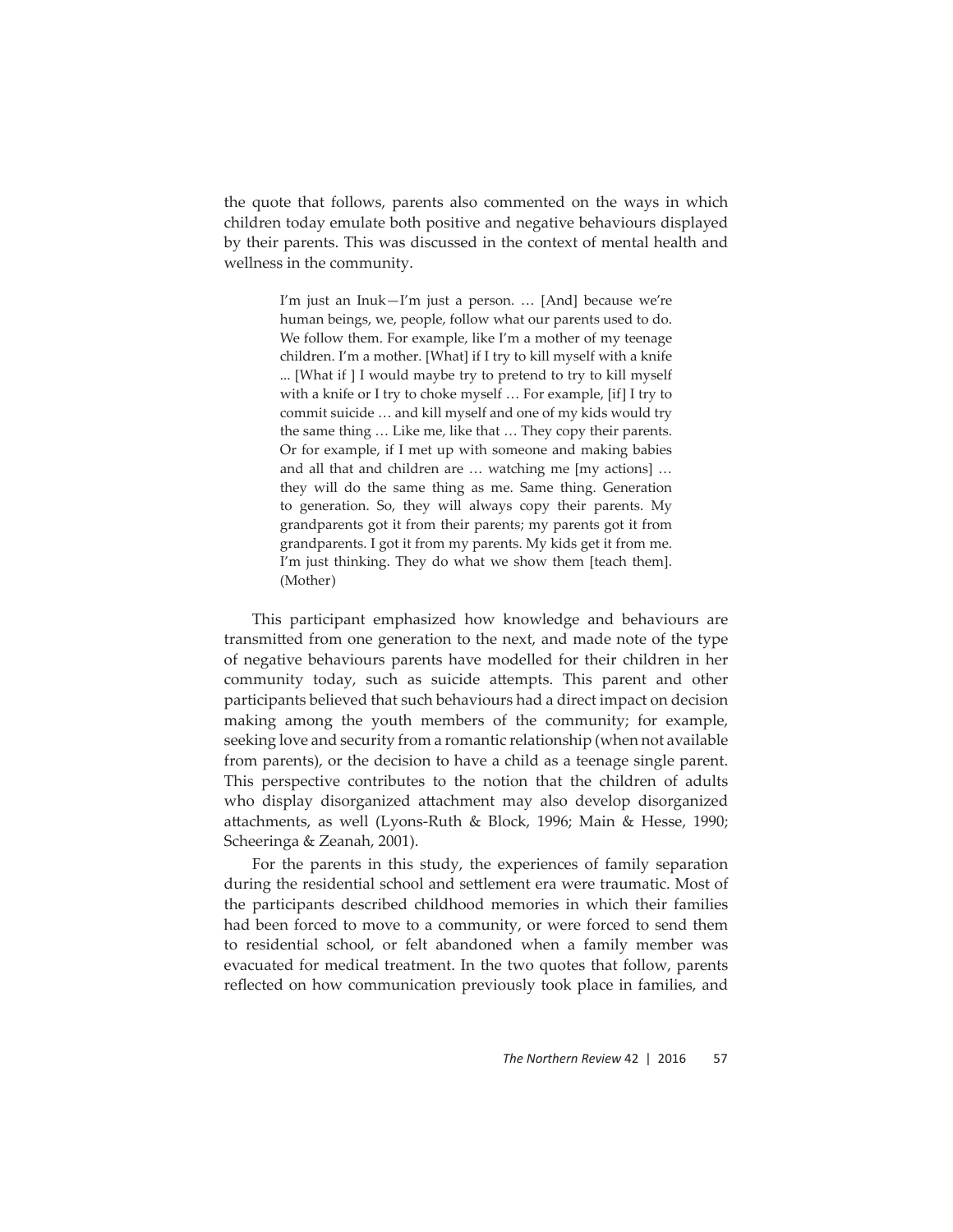the disconnect they now observe between parents, extended family, and children. One participant referred to the children of this era as "the lost generation."

> Nowadays now. It's scary now. Years ago, it was not scary, but now it's scary. Years ago it wasn't like that. It was just normal. But now, it's a lot of things—more stuff happening in Nunavut. Young people are supposed to learn from their parents. And more parents should be more close to their daughters. Fathers should teach their sons. And ladies always teach your daughters. Men should speak up more. Because they're too quiet. I'm just thinking maybe men [need more support to] talk more to their sons."

> Um, for instance, young girls I know, and my personal experience with feeling neglected or abandoned, you're looking for attention or someone to love you and that's when they start seeking outside the family who would accept them for who they are and love them and I think it has a lot to do with sexual abuse as well … which is being ignored a lot. I know a lot of the cases are not reported because they are scared to report it … sexual abuse among youth, now, or their parents' generation or maybe both. And before—maybe grandparents [experienced sexual abuse, too] … And it's not openly discussed because maybe it brings too much pain or memory or I don't know. And trying to figure out what the root cause ... it takes a lot of research and ... trying to figure out what ways to bridge that gap and be more open about it, too … In Nunavut, we know there's a high rate of suicide. There's a high rate of alcohol abuse. There's a high rate of drug abuse. And I feel this is just my assumption that the parents who have very little information ... or have very little education background, have very little knowledge and don't know how to talk to their children because they didn't receive that from their parents. And—it's making it harder for parents to try and interact with youth or their kids and they feel trapped. And they don't know what to do … the lost generation … they don't know what to do and the only way they [adolescents] know to cope is to try and seek for the attention that they're longing for [from someone else].

Parents discussed the barriers that they felt prevented them from discussing health with their children in the sincere way they wanted to. The barriers they felt prevented meaningful discussions about important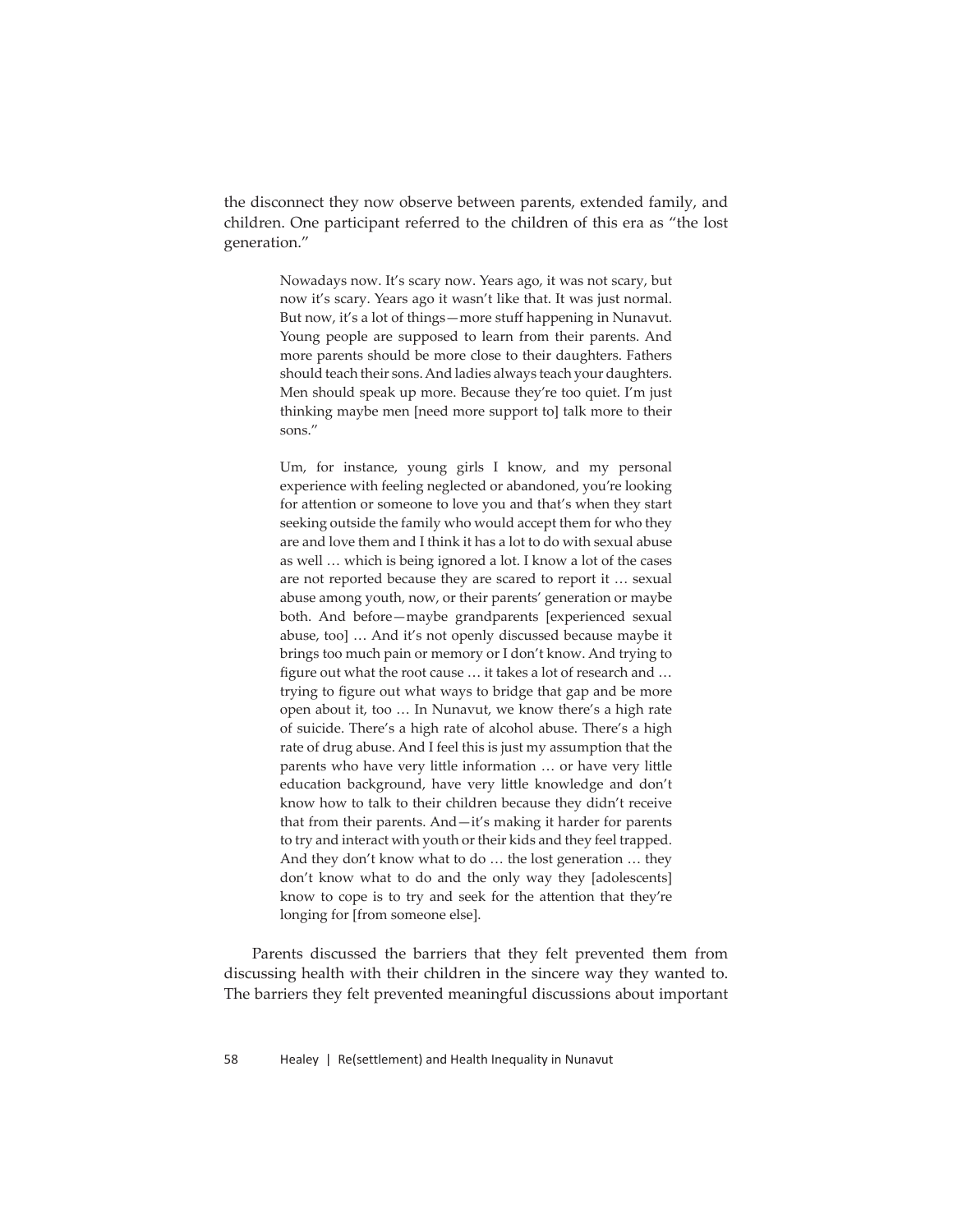health issues included trustworthiness, confidence, self-esteem, previous or unresolved trauma, and shame. Parents shared a desire to overcome these barriers and use their experiences as opportunities to teach their children.

#### **Discussion**

The children of the northern (re)settlement and residential school era are the parents and grandparents of today's youth. For the many who experienced trauma as children during the relocation events, the experience of being separated from their parents was further compounded by the added experience of abuse. The events that occurred in Canadian Inuit history over the past century altered kinship relations, attachments, and created fractures in the Inuit system for sharing knowledge (Bohn, 2003; McGrath, 2011; Tester & McNicoll, 2004). Many adults have struggled with  $childhood$  trauma $(s)$  experienced during the settlement and residential school eras and, in previous studies, have reported turning to substances to cope with the depression, anxiety, violence, and stress that they had experienced (Healey, 2006; G. K. Healey, 2014; Kenny, 2006; Kirmayer, Tait, & Simpson, 2009; Kral et al., 2011; Segal, 2001; Waldram et al., 2007; Wesley-Esquimaux & Smolewski, 2004). For some, the cycle of trauma has continued into the next generation, perpetuating the rift in kinship relations, in relational society, and in the transmission of knowledge and philosophies pertaining to health and wellness (Kral et al., 2011; Pauktuutit, 2003, 2007; Wesley-Esquimaux & Smolewski, 2004; Yellow Horse Brave Heart, 2009). Previous research has suggested that the impact of societal, cultural, and familial disruption at the time of settlement had a lasting impact on parents' ability to communicate with their children in a meaningful way (G. Healey, 2014a; Healey,2015; Steenbeek, Tyndall, Rothenberg, & Sheps, 2006).

The settlement and residential school era fractured Canadian Inuit family bonds and disrupted parent/child/extended family attachments by separating young children from their parents, and the community, for extended periods of time (INAC, 1996b; QIA, 2010). Attachment theorists believe that in such instances, if children are unable to find a secure, safe, and loving attachment figure, they may develop a disorganized attachment pattern (Alexander, 1992; Bartholomew & Horowitz, 1991; Bowlby, 1969, 1982b; Feeney & Noller, 1990; Haft & Slade, 1989; Yeo, 2003). The literature states that parents with a disorganized attachment pattern behave in a way that the children may perceive as threatening—for example, if their behaviour is erratic, conflicting, or unreliable, or in more extreme cases,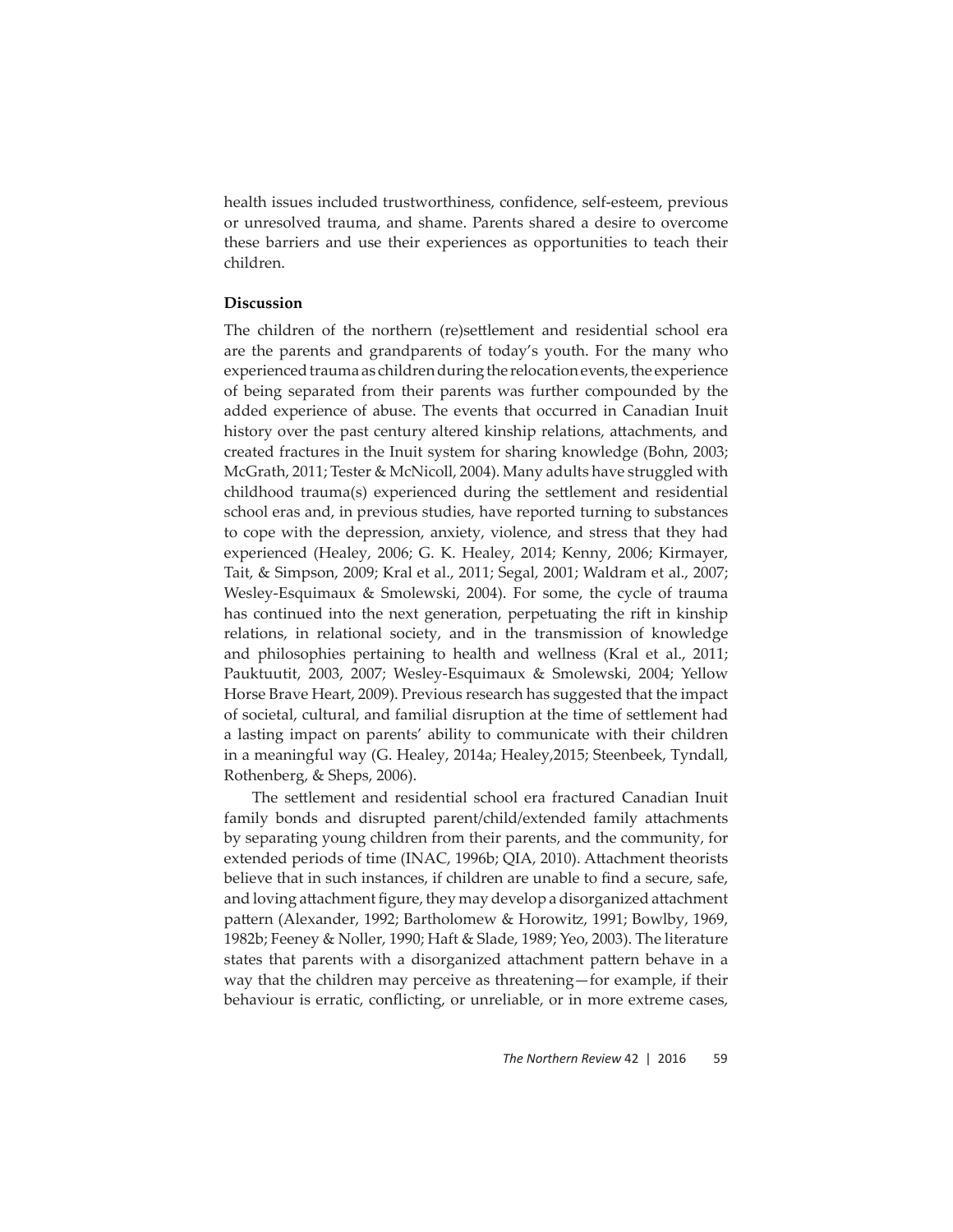abusive or frightening to the child (Main & Hesse, 1990). In a study in the United States, Main and Hesse (1990) found that unresolved trauma and loss in a parent's life was the best predictor of disorganized attachment between a parent and child.

However, not all Inuit were separated from their families or attended residential school during the relocation events, and every Arctic community has a unique (re)settlement history related to, for example, their location; exposure to infectious illness; access to harvesting areas; and presence of authorities, explorers, or trade (INAC, 1996b; QIA, 2010; Sandiford Grygier, 1994; Tester & Kulchyski, 1994). Therefore, some important Inuit concepts, such as inunnguiniq, the puuq, and the Mannik, Ujaraq, Inuk, for example, remain in the collective memory of Elders and community members.

As part of a movement to reclaim and share Inuit knowledge and ways of knowing, *Nunavummiut*<sup>4</sup> have been working most recently to revitalize Inuit perspectives on family and attachments by sharing inunnguiniq perspectives through books, DVDs, parenting support programs, and resources to make the material more accessible to those who do not have access to it through the traditional oral storytelling pathway (NCCAH, 2011; QHRC, 2012). Such initiatives include camps and land-based activities that celebrate the role of the land in the holistic Inuit wellness perspective, and in the sharing of Inuit skills and knowledge with both youth and adults (Ilisaqsivik, 2010a, 2010b; Kalluak, 2010; Mearns, 2013). Increasingly, works are being published that incorporate multimedia, film, information technology, and written text to share Inuit stories, philosophies, knowledge, art, practices, and humour with community members and with the next generation (Arnaquq-Baril, 2010; Bennet & Rowley, 2004; Briggs et al., 2000; Christopher, McDermott, & Flaherty, 2011; IBC, 2013; Kalluak, 2009; Kunuk, 2001; NCI & QIA, 2011; Ootoova, Atagutsiak, & Ijjangiaq, 2001).

In reflection upon the relocation and settlement time period in Inuit history, Inuit have since celebrated a collective resilience in the face of their societal devastation (Ajunnginiq, 2006; Korhonen, 2008; Olofsson, Holton, & Partridge). The resilience, strength, and capability of Inuit has become the focus of community-led initiatives to reclaim family relationship perspectives, kinships, creativity, Inuit skills, harvesting, and education (Arnaquq-Baril, 2010; Canada, 2001; Communities of Arctic Bay, Nickels, Furgal, Buell, & Moquin, 2005; ITK, 2011; Kral & Minore, 1999; Kral et al., 2009; QHRC & ARVIAT, 2014). Parents in this study described a connection between kinship relations, family attachments,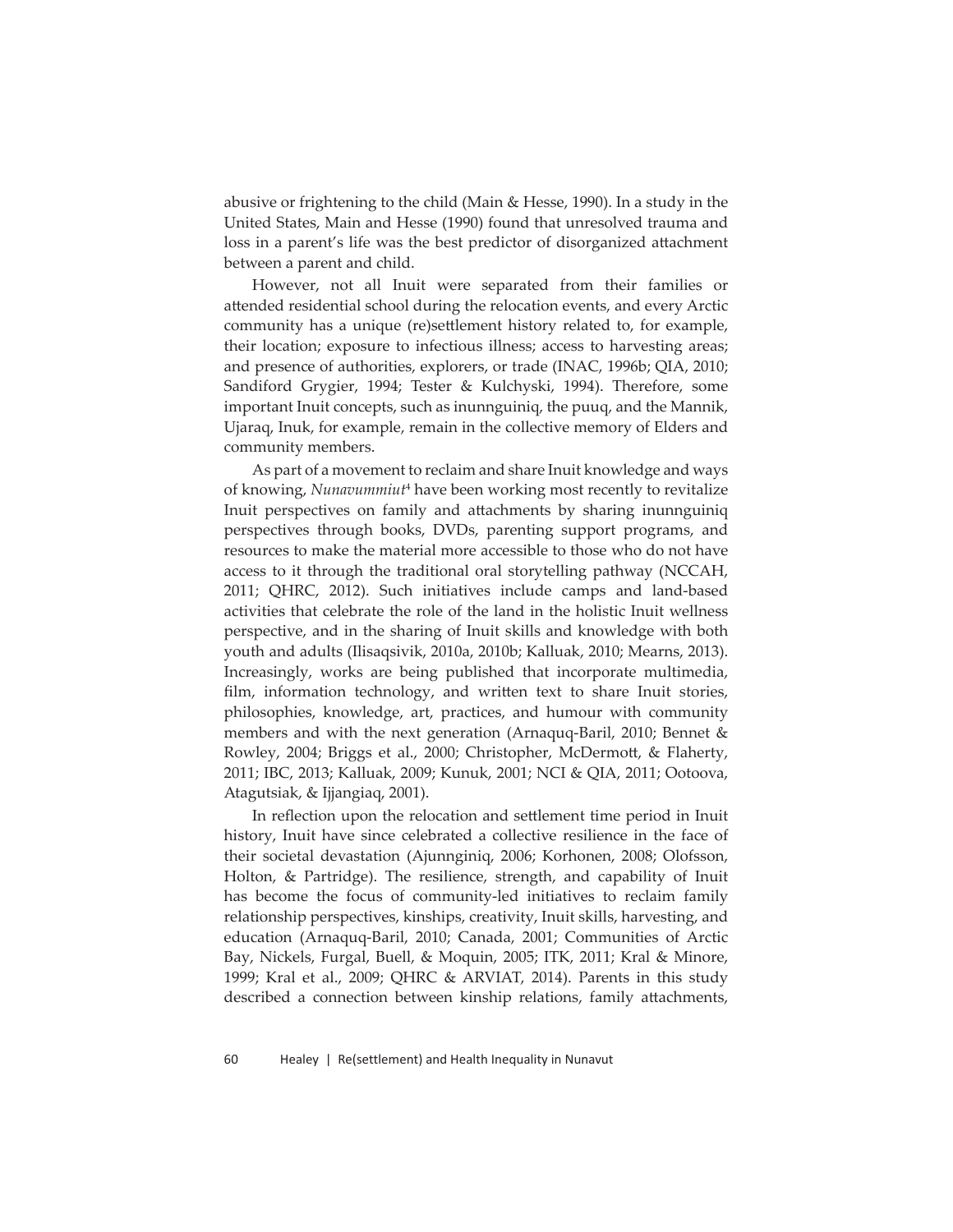community wellness, and sexual health. Public health interventions that mirror community-led initiatives to revitalize Inunnguiniq could be very effective and make a positive contribution to family relationships by strengthening the knowledge-sharing pathway between parents/ caregivers, extended family, and children for the purposes of sharing health and wellness knowledge.

# **Limitations and Considerations**

This article includes a select review of the literature and oral histories about Inuit attachment perspectives in Nunavut. It is not necessarily representative of the perspectives of all Inuit communities across the Arctic. Similarly, interviews were conducted with the Inuit parents who volunteered to participate in three Nunavut communities, and their perspectives are not necessarily representative of all Inuit.

# **Conclusion**

Inuit society is founded on a system of kinship relations, and these relations form the basis of a parent/child/extended family attachment philosophy. Separation and relocation during the settlement period traumatized families and disrupted family bonds, ways of knowing, languages, practices, the sharing of knowledge, and the essence of Inuit society by separating parents and children for long periods of time (Arnakak, 2006; Dorais & Sammons, 2000; G. Healey, 2014b; G. K. Healey, 2014; Kirmayer et al., 2009; Kral et al., 2011). Rebuilding family attachments and community relationships can make a positive contribution to achieving health equality by enhancing family networks and revitalizing millennia-old pathways for sharing knowledge and holistic perspectives about health and wellness. The promotion of Inuit stories, wisdom, and practices is part of a collective movement to reclaim Inuit attachments and kinship in today's communities, which can have a positive impact on community health. Focusing on strengths and wellness-promoting pathways and philosophies in our communities can, in turn, help reduce the health inequality gap in the North.

## **Author**

**Gwen K. Healey** is the Executive and Scientific Director of the Qaujigiartiit Health Research Centre in Iqaluit, Nunavut, and assistant professor at the Northern Ontario School of Medicine.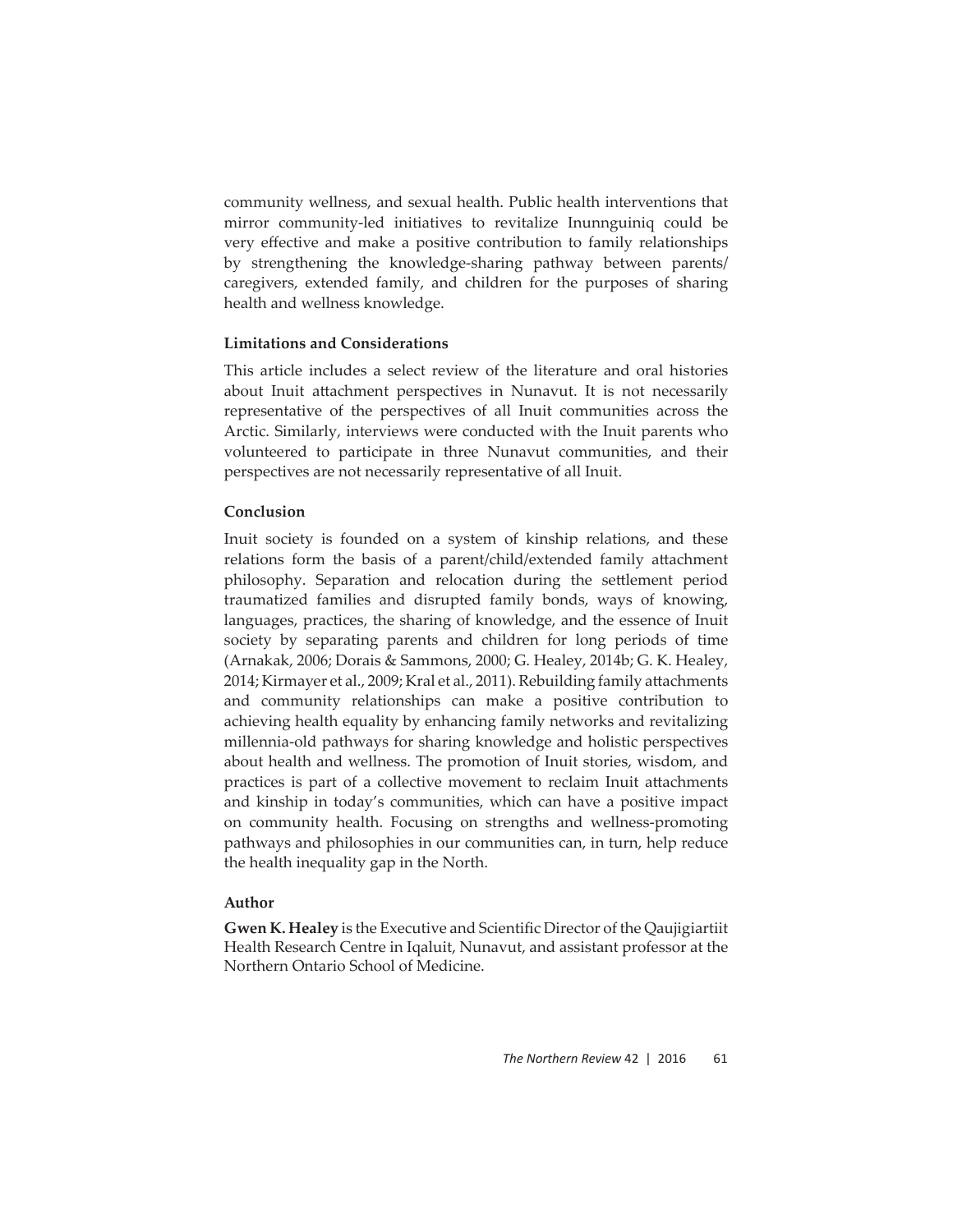# **Notes**

- 1. *Qikiqtaaluk* means "big island" and is the Inuktitut word for Baffin Island.
- 2. *Qallunaat* is the Inuktitut word that is commonly used for "white person" or "non-Inuk."
- 3. *Avrainnuk* is one of a number of Inuktitut terms used to refer to the "namesake" relationship that two individuals may share.
- 4. *Nunvummiut* is the Inuktitut term for "people of Nunavut."

#### **References**

- Ainsworth, M. S. (1989). Attachments beyond infancy. *American Psychologist*, *44*(4), 709–716.
- Ajunnginiq, N. A. H. O. N. (2006). *Suicide prevention: Inuit traditional practices that encouraged resilience and coping*. Retrieved from Ottawa, Canada:
- Alexander, P. C. (1992). Application of attachment theory to the study of sexual abuse. *Journal of Consulting and Clinical Psychology, 60*(2), 185–195.
- Alianait Inuit-Specifi c Mental Wellness Task Group, I. (2007). *Alianait Inuit Mental Wellness Action Plan. Ottawa, Canada.*
- Arnakak, J. (2006). Indigenous Knowledge and its Role in the Healing of Deeprooted Conflicts. Paper presented at the Colloquium on Violence and Religion, St. Paul University, Ottawa, ON.
- Arnaquq-Baril, A. (Writer). (2010). Tunniit: Retracing the lines of Inuit tattoos. Iqaluit, NU: Unikkaat Studios Inc.
- Bartholomew, K., & Horowitz, L. M. (1991). Attachment styles among young adults: A test of a four-category model. *Journal of Personality and Social Psychology, 61*(2), 226–244.
- Bennet, J., & Rowley, S. (2004). *Uqalurait: An oral history of Nunavut*. Montreal, PQ: McGill-Queen's University Press.
- Bohn, D. K. (2003). Lifetime Physical and Sexual Abuse, Substance Abuse, Depression, and Suicide Attempts among Native American Women. *Issues in Mental Health Nursing, 24*(3), 333–352.
- Borkan, J. (1999). Immersion/crystallization. In B. Crabtree & W. Miller (Eds.), *Doing Qualitative research (2nd Edition)* (pp. 179–194. ). Thousand Oaks, CA: Sage.
- Bowlby, J. (1969). *Attachment* (Vol. 1). London, UK: PIMLICO.
- Bowlby, J. (1982a). Attachment and loss: Retrospect and prospect. American *Journal of Orthopsychiatry, 52*(4), 664–678.

Bowlby, J. (1982b). *Attachment and loss: Vol. 1 attachments* (2nd ed. Vol. 1). New York, NY: Basic Books.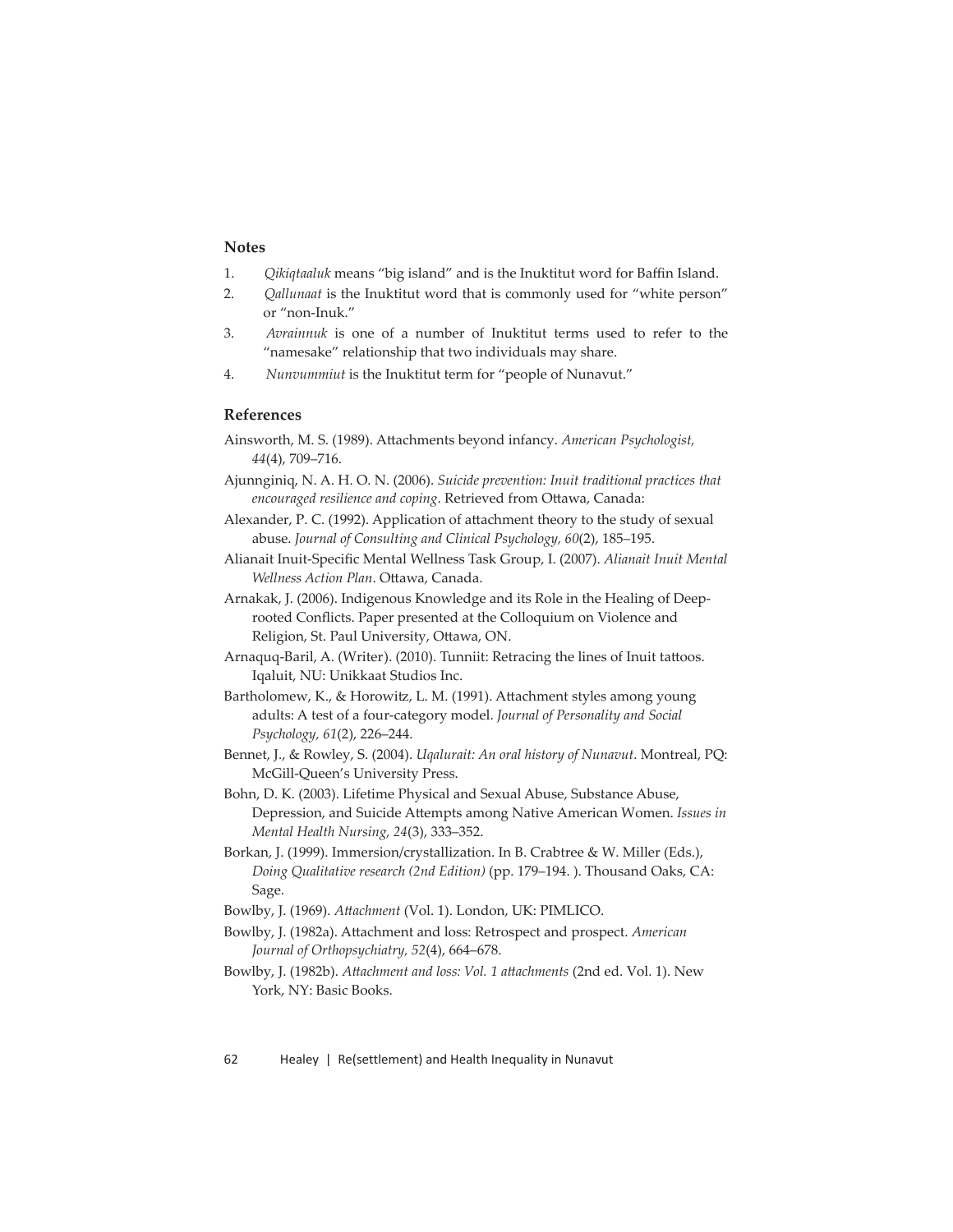- Briggs, J., Ekho, N., & Ottokie, U. (2000). *Childrearing practices* (Vol. 3). Iqaluit, NU: Nunavut Arctic College.
- Canada, P. I. W. o. (2001). Inuit women's traditional knowledge workshop on the Amauti and intellectual property rights.
- CCHS. (2003). *Canadian Community Health Survey data pertaining to alcohol use in Nunavut.*
- Chandler, M. J., & Lalonde, C. E. (1998). Cultural continuity as a hedge against suicide in Canada's First Nations. *Transcultural Psychiatry, 35*(2), 191–219.
- Chilisa, B. (2012). Postcolonial indigenous research paradigms. In B. Chilisa (Ed.), *Indigenous research methodologies* (pp. 98–127). Thousand Oaks, CA: Sage.
- Christopher, N., McDermott, N., & Flaherty, L. (Eds.). (2011). *Unikkaaqtuat: An introduction to Inuit myths and legends*. Toronto and Iqaluit: Inhabit Media Inc.
- Communities of Arctic Bay, K. a. R. B., Nickels, S., Furgal, C., Buell, M., & Moquin, H. (2005). *Unikkaaqatigiit – Putting the human face on climate change: Perspectives from Nunavut communities*. Ottawa, ON: Inuit Tapiriit Kanatami & Nasivvik Centre for Inuit Health and Changing Environments at Université Laval & the Ajunnginiq Centre at the National Aboriginal Health Organization.
- Cowan, P. A. (1997). Beyond Meta-Analysis: A plea for a family systems view of att achment. *Child Development, 68*(4), 601–603.
- Creswell, J. W. (2013). *Qualitative inquiry and research design* (3rd ed.). Thousand Oaks, CA: Sage.
- Deloria, V. (1995). *Red earth, White lies: Native Americans and the myth of scientific fact.* NewYork, NY: Scribner.
- Dorais, J.-L., & Sammons, S. (2000). Discourse and identity in the Baffin Region. *Arctic Anthropology, 37*, 92–110.
- EAC, Elders Advisory Committee (2010). *Child development the puuq*. Curriculum Support Services, Dept. of Education, Government of Nunavut.
- Emdal-Navne, L. (2008). *Fleksibelt Moderskab: Reproduktive beslutninger, livsforløb og slægtskab i Grønland ("Flexible Motherhood: Reproductive decisions in life and kinship in Greenland").* (PhD), Copenhagen University, Copenhagen, Denmark.
- Feeney, J. A., & Noller, P. (1990). Attachment style as a predictor of adult romantic relationships. *Journal of Personality and Social Psychology, 58*(2), 281–291.
- Getty, G. A. (2010). The journey between Western and Indigenous research paradigms. *Journal of Transcultural Nursing, 21*(1), 35–39.
- Group, Alianit Mental Health Working Group (2002). *Mental wellness framework: A discussion document for comprehensive culturally appropriate mental health services in First Nations and Inuit communities. Ottawa, ON.*
- Haft, W. L., & Slade, A. (1989). Affect attunement and maternal attachment: A pilot study. *Infant Mental Health Journal, 10*(3), 157–172.
- Harper, K. (1983). Writing in Inuktitut: An historical perspective. *Inuktitut, 53*, 3–35.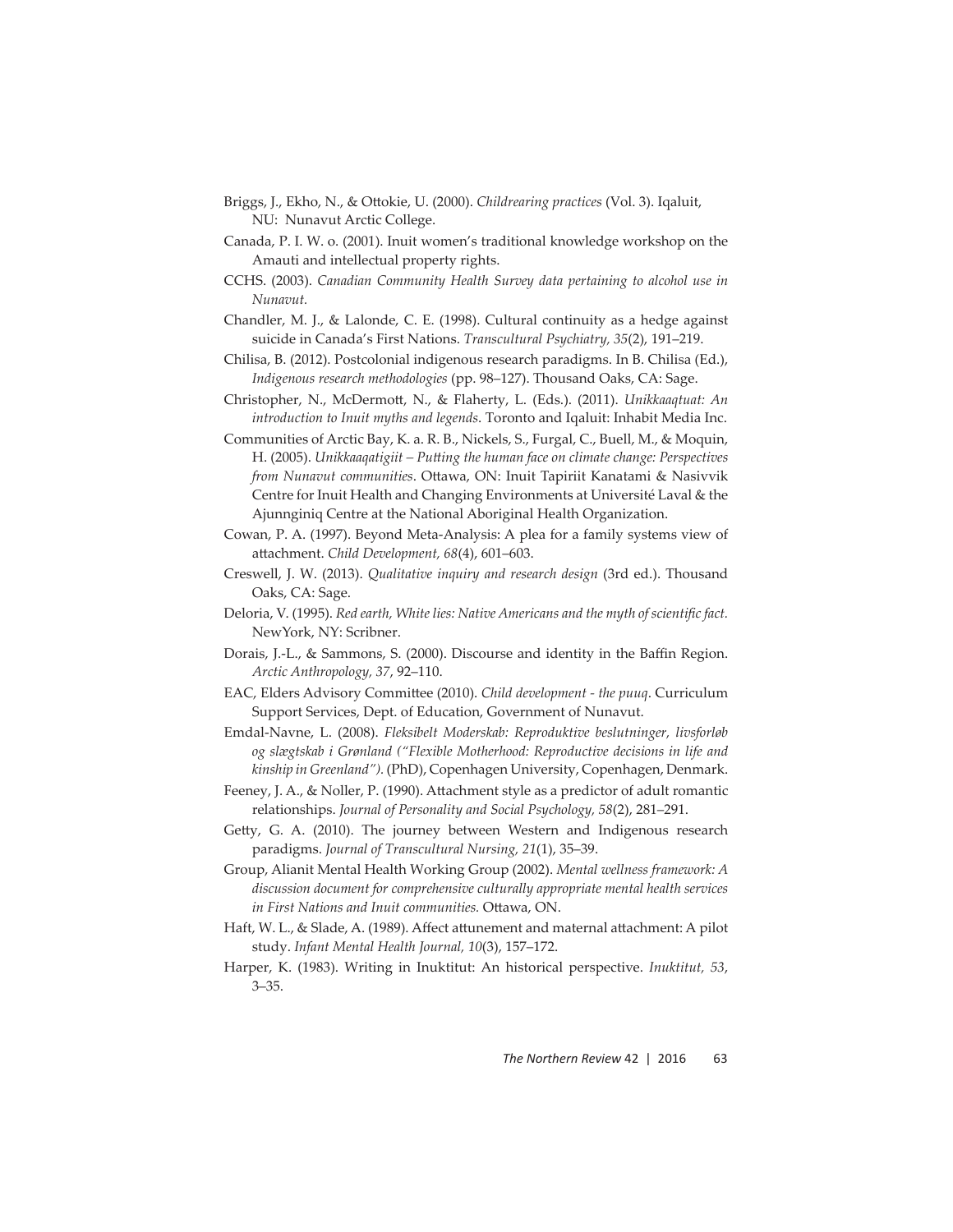- Haviland, W., Prins, H., McBride, B., & Walrath, D. (2010). *Cultural anthropology: The human challenge*. Belmont, CA: Wadsworth, Cengage Learning.
- Healey, G. (2006). *An exploration of determinants of health for Inuit women in Nunavut.* (Masters of Science), University of Calgary.
- Healey, G. (2014a). Inuit family understandings of sexual health and relationships in Nunavut. *Canadian Journal of Public Health, 105*(2), e133–e137.
- Healey, G. (2014b). Inuit parent perspectives on sexual health communication with adolescent children in Nunavut: "It's kinda hard for me to find the words." *International Journal of Circumpolar Health 73: 25070. http://dx.doi.org/10.3402/* ijch.v73.25070.
- Healey, G. (2015). *Childhood trauma and the disruption of att achments in Inuit relational society: A study from Nunavut Territory, Canada.* Accepted with revisions in *Arctic Anthropology*.
- Healey, G., & Tagak Sr., A. (2014). *Piliriqatigiinniq* 'working in a collaborative way for the common good': A perspective on the space where health research methodology and Inuit epistemology come together. *International Journal of Critical Indigenous Studies, 7*(1), 1–14.
- Healey, G. K. (2014). Inuit family understandings of sexual health and relationships in Nunavut. *Canadian Journal of Public Health, in press*.
- Hicks, J. (2007). The Social Determinants of Elevated Rates of Suicide Among Inuit Youth. *Indigenous Affairs*, 7(4), 30-37.
- IBC, I. B. C. (Writer). (2013). Qanurli? Television Show. Iqaluit, NU: Inuit Broadcasting Corporation.
- Ilisaqsivik. (2010a). *Arnait* (Women's) retreat. Ilisaqsivik Society. Clyde River, Canada. Retrieved from http://ilisaqsivik.ca/programs-and-services/ land-based-programming
- Ilisaqsivik. (2010b). Fathers and Sons on the Land Program. Ilisaqsivik Society. Clyde River, NU.
- INAC (Indian and Northern Affairs Canada). (1996a). Report of the Royal Commission on Aboriginal Peoples, Health and Healing. Ottawa, ON: Indian and Northern Affairs Canada.
- INAC (Indian and Northern Affairs Canada). (1996b). Report of the Royal Commission on Aboriginal Peoples, Relocation of Aboriginal Communities. Ottawa, ON: Indian and Northern Affairs Canada.
- Inuit Tapiriit Kanatami (ITK) (2005). 5000 Year Heritage. www.itk.ca
- ITK. (2011). *First Canadians, Canadians fi rst: National Inuit strategy on Inuit education*. Retrieved from Ottawa, Canada: file:///Users/gwenhealey/Downloads/ National-Strategy-on-Inuit-Education-2011.pdf
- Kalluak, M. (2009). *Unipkaaqtuat Arvianit: Traditional Inuit stories from Arviat*. Toronto and Iqaluit: Inhabit Media.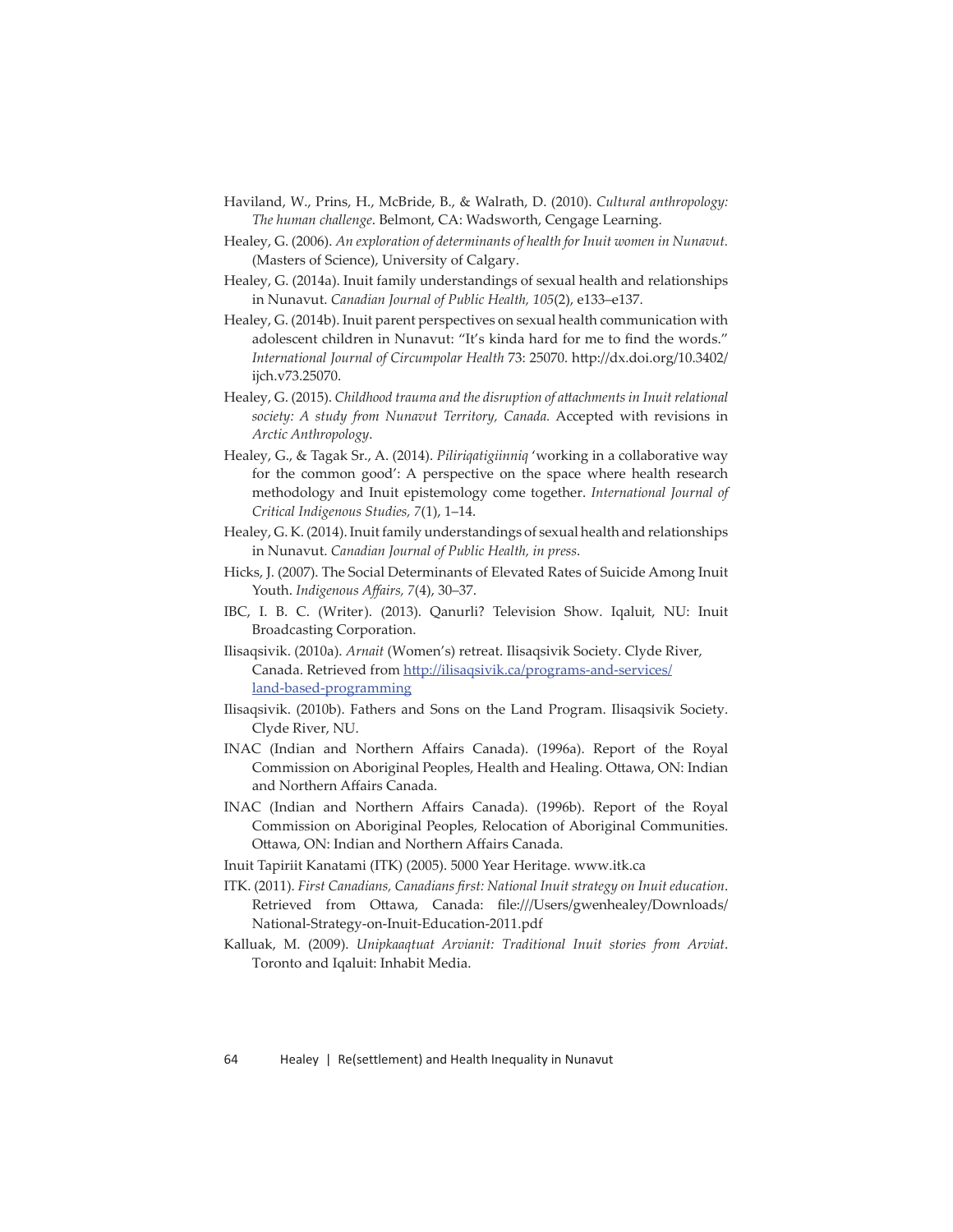- Kalluak, M. (2010). Inunnguiniq parenting program facilitator's manual; with contributions from the Nunavut Dept. of Education Elders Advisory Committee and Curriculum and School Services. In S. Tagalik & M. Joyce (Eds.), *Inunnguiniq parenting program*. Iqaluit, Canada: Qaujigiartiit Health Research Centre.
- Karetak, J. (2013). *Conversations of Inuit elders in relation to the Maligait (Inuit laws)*. Transcripts of conversations with Inuit elders. Nunavut Dept. of Education. Curriculum Support Services.
- Karetak, R. (2011). *Egg, Rock, Able Person*. Elders Advisory Committee. Education. Dept. of Education. Arviat, NU.
- Kenny, C. (2006). When the women heal: Aboriginal women speak about policies to improve the quality of life. *American Behavioural Scientist, 50*(4), 550–561.
- King, D. (2006). *A brief report of the federal government of Canada's residential school*  system for Inuit. Prepared for the Aboriginal Healing Foundation. Ottawa, ON:
- Kirmayer, L. J., Brass, G. M., & Tait, C. L. (2000). The mental health of Aboriginal peoples: Transformations of identity and community. *Canadian Journal of Psychiatry, 45*, 607–616.
- Kirmayer, L. J., Tait, C. L., & Simpson, C. (2009). Mental health of Aboriginal peoples in Canada: Transformations of identity and community. In L. J. Kirmayer & G. G. Valaskis (Eds.), *Healing traditions: The mental health of Aboriginal peoples in Canada* (pp. 3–35). Vancouver, BC: UBC Press.
- Korhonen, M. (2008). "Resilience: Overcoming challenges and moving on positively" In I. Tuttarvingat (Ed.). Ottawa, Canada: Inuit Tuttarcingat, National Aboriginal Health Organization.
- Kovach, M. (2009). *Indigenous methodologies: Characteristics, conversations, and contexts*. Toronto, ON: University of Toronto Press.
- Kovach, M. (2010). Conversational method in Indigenous research. *First Peoples Child & Family Review, 5*(1), 40–48.
- Kral, M. J. (2003). *Unikkaartuit: Meanings of well-being, sadness, suicide, and change in two Inuit communities.* Final Report to the National Health Research and Development Programs, Health Canada Project #6606-6231-002.
- Kral, M. J., Idlout, L., Minore, J. B., Dyck, R. J., & Kirmayer, L. J. (2011). Unikkaartuit: Meanings of well-being, happiness, health, and community change among Inuit in Canada. *American Journal of Community Psychology, 48*, 426–438.
- Kral, M. J., & Minore, J. B. (1999). Arctic narratives: Participatory action research on suicide and wellness among the Inuit. Paper presented at the biennial conference of the society for community and action. Paper presented at the Biennial Conference of the Society for Community and Action, Yale University.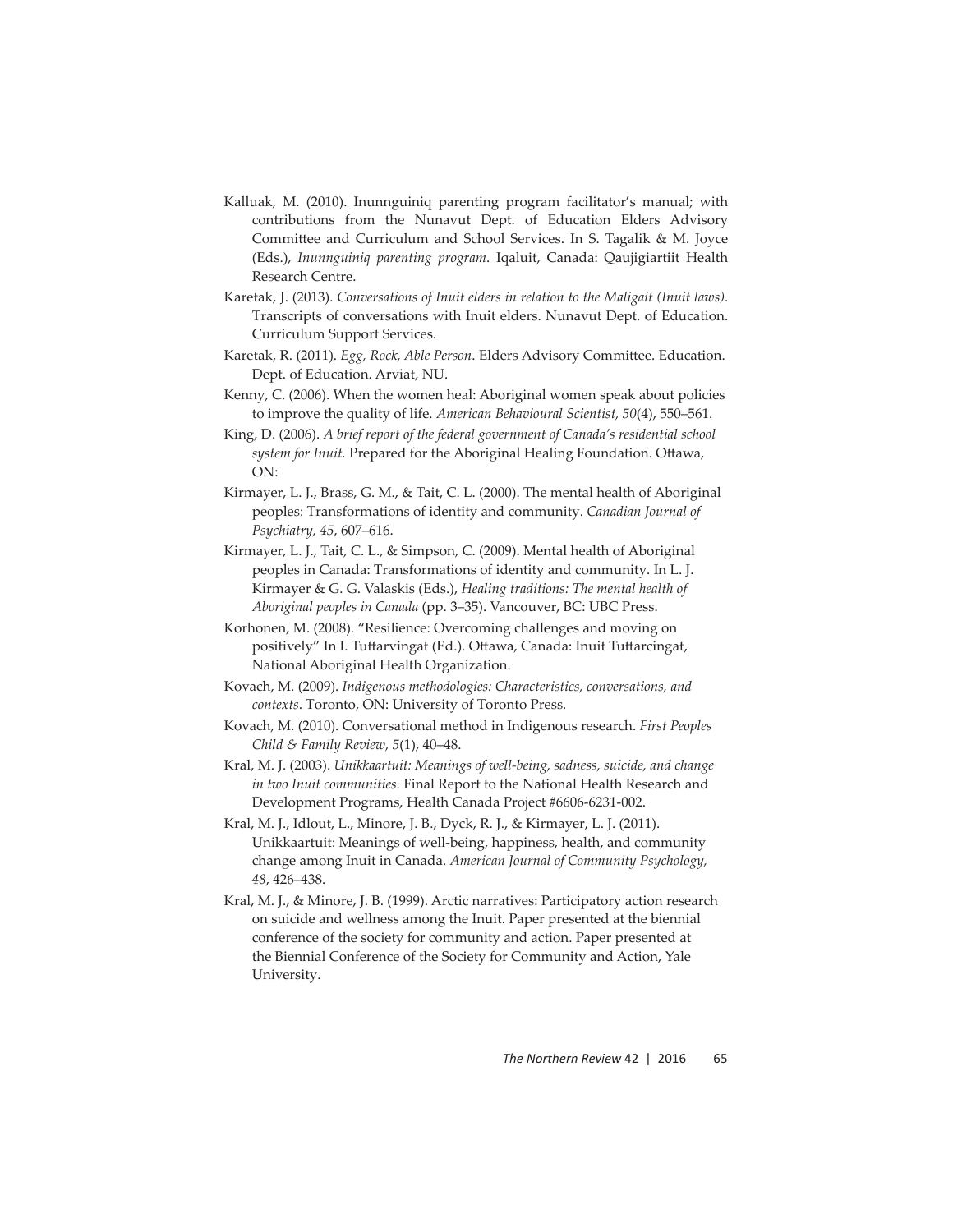- Kral, M. J., Wiebe, P. K., Nisbet, K., Dallas, C., Okalik, L., Enuaraq, N., & Cinotta, J. (2009). Canadian Inuit community engagement in suicide prevention. *International Journal of Circumpolar Health, 68*(3), 292–308.
- Kunuk, Z. (Writer). (2001). *Atanarjuat: The Fast Runner*. In P. A. Angilirq, N. Cohn, Z. Kunuk, & G. Wong (Producer). Igloolik, Nunavut: Sony Pictures.

 Lyons-Ruth, K., & Block, D. (1996). The disturbed caregiving system: Relations among childhood trauma, maternal caregiving, and infant affect and att achment. *Infant Mental Health Journal, 17*(3), 257–275.

 Main, M., & Hesse, E. (1990). Parents' unresolved traumatic experiences are related to infant disorganized attachment status: Is frightened and/or frightening parental behavior the linking mechanism? In M. Greenberg, D. Cicchetti, & E. Cummings (Eds.), *Attachment in the preschool years: Theory*, *research, and intervention.* (pp. 161–182). Chicago, IL, US: University of Chicago Press, xix, 507 pp.

- Mancini Billson, J., & Mancini, K. (2007). *Inuit Women: Their powerful spirit in a century of change*. Lanham, MD: Roweman and Littlefield.
- Mays, N., & Pope, C. (2000). Assessing quality in qualitative health research. In N. P. Mays, C. (Ed.), *Qualitative research in health care* (3rd ed.). Oxford, UK.: Blackwell.
- McGrath, J. T. (2011). *Isumaksaqsiurutigijakka: Conversations with Aupilaarjuk Towards a Theory of Inuktitut Knowledge Renewal.* (Doctor of Philosophy), Carleton University, Ottawa.
- Meadows, L. M., Verdi, A. J., & Crabtree, B. (2003). Keeping up appearances: Using qualitative research to enhance knowledge of dental practice. *Journal of Dental Education, 67*(9), 981–990.
- Mearns, C. (2013). *Makimautiksat Youth wellness and empowerment camp curriculum.* Qaujigiartiit Health Research Centre QHRC. Iqaluit, NU.
- Morse, J. M., Barrett, M., Mayan, M., Olson, K., & Spiers, J. (2002). Verification strategies for establishing reliability and validity in qualitative research. *International Journal of Qualitative Methods, 1*(2), 13–22.

 NCCAH, N. C. C. f. A. H. (2011). The role of Inuit knowledge in the care of children. Retrieved from http://www.nccah-ccnsa.ca/274/Inuit\_Knowledge\_ in\_the\_care\_of\_children\_a\_fact\_sheet\_series.nccah

- NCI, N. C. I., & QIA, Q. I. A. (2011). *Ilaginniq: Interviews on Inuit family values from the Qikiqtani Region* (Vol. 1). Canada: Inhabit Media Inc.
- Nuttall, M. (1992). *Arctic Homeland: Kinship, community, and development in northwest Greenland*. Toronto and Buffalo: University of Toronto Press.
- Olofsson, E., Holton, T., & Partridge, I. Negotiating identities: Inuit tuberculosis evacuees in the 1940s-1950s. *Inuit Studies, 32*(2), 127–149.
- Ootoova, I., Atagutsiak, T. Q., & Ijjangiaq, T., Pitseolak, J., Joamie, A., Joamie, A.,Paptsie, M. (2001). *Perspectives on traditional health* (Vol. 5). Iqaluit, NU: Nunavut Arctic College.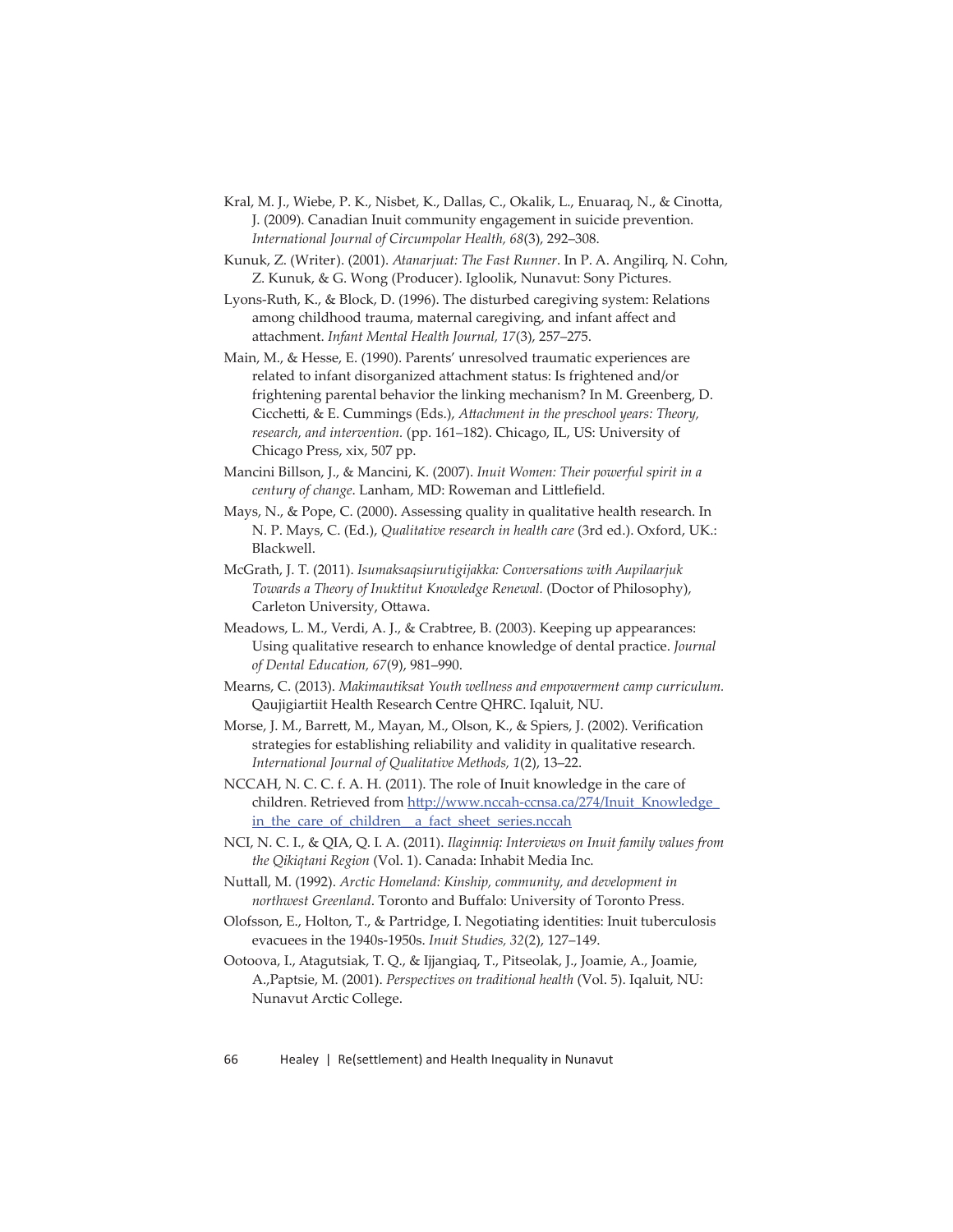- Overbeek, G., Stattin, H., Vermulst, A., Ha, T., & Engels, R. C. M. E. (2007). Parent-child relationships, partner relationships, and emotional adjustment: A birth-to-maturity perspective. *Developmental Psychology, 43*(2), 429–437.
- Pauktuutit Inuit Women's Association of Canada (2003). There is a need, so we help: Services for Inuit survivors of child sexual abuse. Ottawa, ON.
- Pauktuutit Inuit Women's Association of Canada (2007). Sivumuapallianiq: National Inuit Residential Schools Healing strategy; the Journey Forward. Ottawa, ON.
- Pudlat, Q. (2011). Ilagiinniq: Interviews on Inuit Family Values from the Qikiqtani Region. Iqaluit, NU: Niutaq Cultural Institute and Qikiqtani Inuit Association., 73–87.
- QHRC, Q. H. R. C. (2012). *Inunnguiniq Parenting Program*. Paper presented at the Nunavut-Greenland Circumpolar Conference on Education, Iqaluit, NU.
- QHRC, Q. H. R. C., & ARVIAT, A. C. W. C. (2014). *Report of the Atii! Health Living Project: Young Hunters Support Program*. Retrieved from Iqaluit, NU:
- QIA, Q. I. A. (2010). Qikiqtani Truth Commission Final Report: Achieving *Saimaqatigiingniq*.
- QIA, Q. I. A. (2012). Qikiqtani Truth Commission Final Report: Achieving *Saimaqatigiingniq*.
- Rothbaum, F., Weisz, J., Pott, M., Miyake, K., & Morelli, G. (2000). Attachment and Culture: Security in the United States and Japan. *American Psychologist, 55*(10), 1093–1104.
- Sandiford Grygier, P. (1994). *A Long Way From Home: The Tuberculosis epidemic among the Inuit*. Montreal, PQ: McGill Queen's University Press.
- Scheeringa, M. S., & Zeanah, C. H. (2001). A Relational Perspective on PTSD in Early Childhood. *Journal of Traumatic Stress, 14*(4), 799–815.
- Schreiber, R., & Lyddon, W. J. (1998). Parental bonding and current psychological functioning among childhood sexual abuse survivors. *Journal of Counseling Psychology, 45*(3), 358–362.
- Segal, B. (2001). Responding to victimized Alaska Native women in treatment for substance use. . *Substance Use and Misuse, 36*, 845–865.
- Steenbeek, A., Tyndall, M., Rothenberg, R., & Sheps, S. (2006). Determinants of Sexually Transmitted Infections Among Canadian Inuit Adolescent Populations. *Public Health Nursing, 23*(6), 531–534.
- Tagalik, S. (2011, April 2011). [A discussion of Inuit perspectives on child development - the 'puuq'].
- Tavkar, P., & Hansen, D. J. (2011). Interventions for families victimized by child sexual abuse: Clinical issues and approaches for child advocacy center-based services. *Aggression and Violent Behaviour, 16*(3), 188–199.
- Tester, F., & Kulchyski, P. (1994). Tammarniit (Mistakes): Inuit relocation in the Eastern Arctic 1939–63.